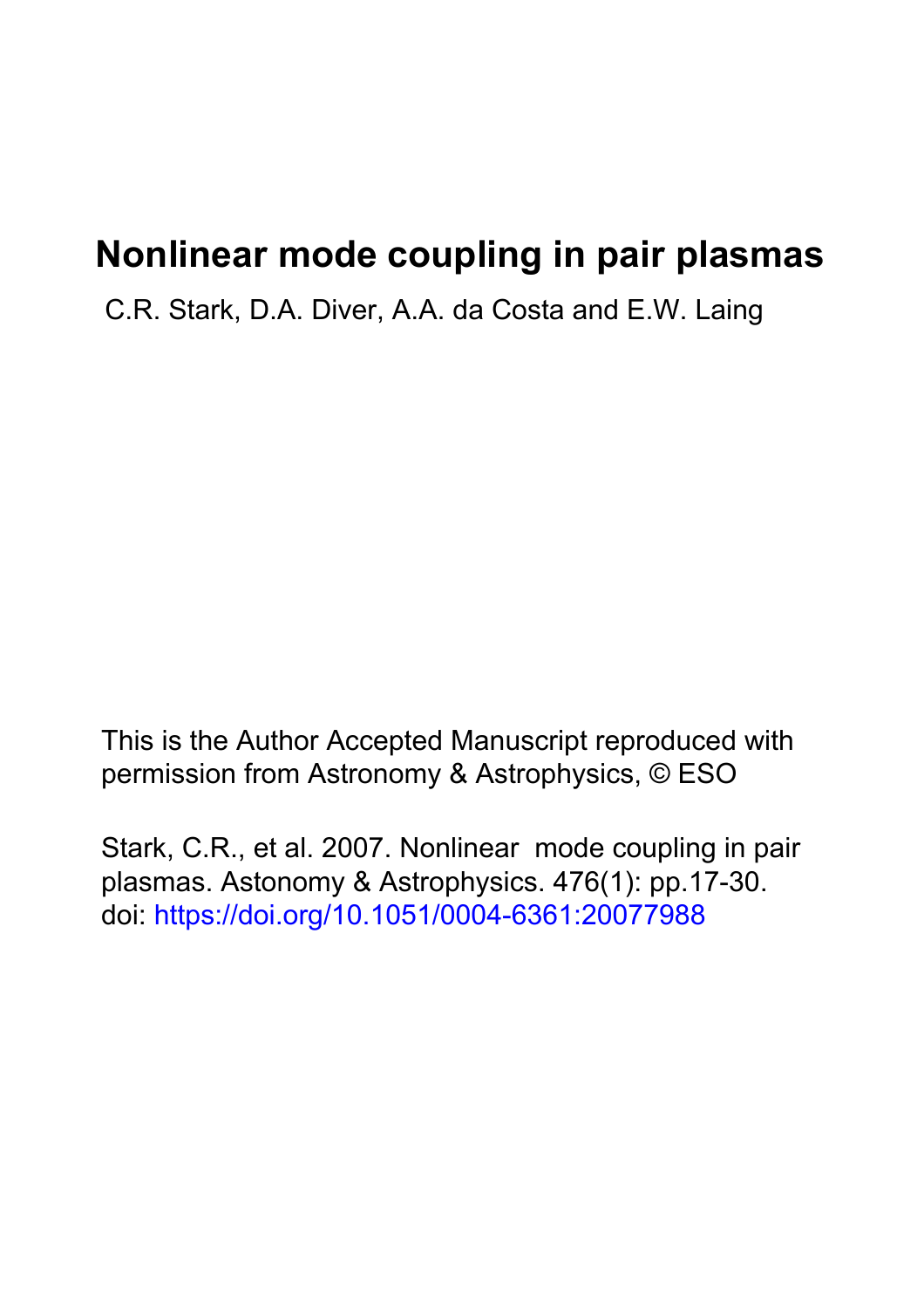# **Nonlinear mode coupling in pair plasmas**

C. R. Stark<sup>1</sup>, D. A. Diver<sup>1</sup>, A. A. da Costa<sup>2</sup>, and E. W. Laing<sup>1</sup>

<sup>1</sup> Dept. of Physics and Astronomy, University of Glasgow, Glasgow G12 8QQ, Scotland, UK

<sup>2</sup> Secção de Telecomunicações, DEEC/SPR, Instituto Superior Técnico, 1049-001 Lisboa, Portugal

Received ¡date¿ / Accepted ¡date¿

#### **ABSTRACT**

Pulsar magnetospheres are composed of electron-positron plasmas characterised by broadband electromagnetic emission, the source of which remains elusive. This paper investigates one possible emission mechanism in which electrostatic oscillations are coupled to propagating electromagnetic waves by the magnetic field inhomogeneity, thus creating a source of radiation in the pulsar magnetosphere. The full nonlinear equations in cylindrical geometry for a streaming cold electron-positron plasma are solved numerically, together with Maxwell's equations, using a Finite-Difference Time Domain method. Electrostatic oscillations are induced in a streaming plasma in the presence of a non-uniform magnetic field, and the resulting electromagnetic waves are modelled self-consistently. Also presented is the linear perturbation analysis of these model equations perturbed from a dynamical equilibrium in order to probe the fundamental modes present in the system. These simulations successfully exhibit the coupling mechanism and the nonlinear interaction between electromagnetic waves and independent plasma oscillations, confirming the importance of coherent plasma effects and collective plasma processes in the pulsar magnetosphere.

**Key words.** plasmas – radiation mechanisms: non-thermal – pulsars: general

# **1. Introduction**

After forty years of study the pulsar emission mechanism still eludes researchers; the theory of pulsar radiation is still in its infancy and there is lack of understanding about the energetic processes involved. The recent observation of Rotating Radio Transients (McLaughlin et al. 2006), periodically active pulsars (Kramer et al. 2006) and pulsar binary systems (Graham-Smith & McLaughlin 2005) show there is a wealth of emission phenomena.

Pulsar magnetospheres are composed of magnetised electron-positron (pair) plasmas characterised by ultra strong magnetic fields and broadband electromagnetic emission. Conventional modelling uses the fact that the dominant Lorentz force produces a host of relativistic charged particles, each of which radiates strongly and stochastically, producing  $\gamma$ -ray photons. Such single-particle models have been explored as possible radiation sources (da Costa & Kahn 1997), but have not been able to recover the highest energy radiation observed.

However this strict single particle approach, used in many pulsar models, doesn't exploit the properties of the pair plasma; it has been assumed that the magnitude of the pulsar electromagnetic fields dominate the influence of plasma effects. This is not the case since in the plasma rest frame local collective electric fields become significant when transformed into the rotating pulsar laboratory frame. Such fields are comparable with that of the dipolar low-frequency electromagnetic wave driving the magnetosphere (da Costa et al. 2001, hereafter referred as Paper I). Therefore the study of collective plasma processes is of the greatest importance for the dynamics of the magnetosphere, and the radiation mechanisms of pulsars.

Pair plasmas have gained considerable attention over the recent years due to their existence in a number of astrophysical environments such as pulsar magnetospheres. The various wave modes that exist in a pair plasma when the background is homogeneous has been extensively covered in the cold plasma regime (Stewart 1992, 1993). Generation of magnetic fluctuations by field-aligned flows in plasmas (Shukla & Shukla 2007) shows a new range of instabilities relevant to strongly flowing constant-density plasmas; further instability studies in homogeneous pair plasmas have been undertaken by Marklund (Marklund et al. 2006), relevant to bursty systems; under certain simplifying conditions, pair-plasma waves can be described by the KdV equation (Verheest & Cattaert 2004). There are also studies of the plasma electromagnetic wave coupling from actual pair production (Bulanov et al. 2005). Our treatment will deal with a cold, free-streaming (but not fieldaligned) anisotropic and inhomogeneous pair plasma, using the full nonlinear equations.

In cold non-relativistic plasma theory non-linear electrostatic oscillations in electron-positron plasmas develop a density instability in which the density of both species grows sharply at the edges of the oscillation site (Paper I). Folding thermodynamics into the system provides a possible mecha-

*Send o*ff*print requests to*: C. R. Stark, e-mail: craig@astro.gla.ac.uk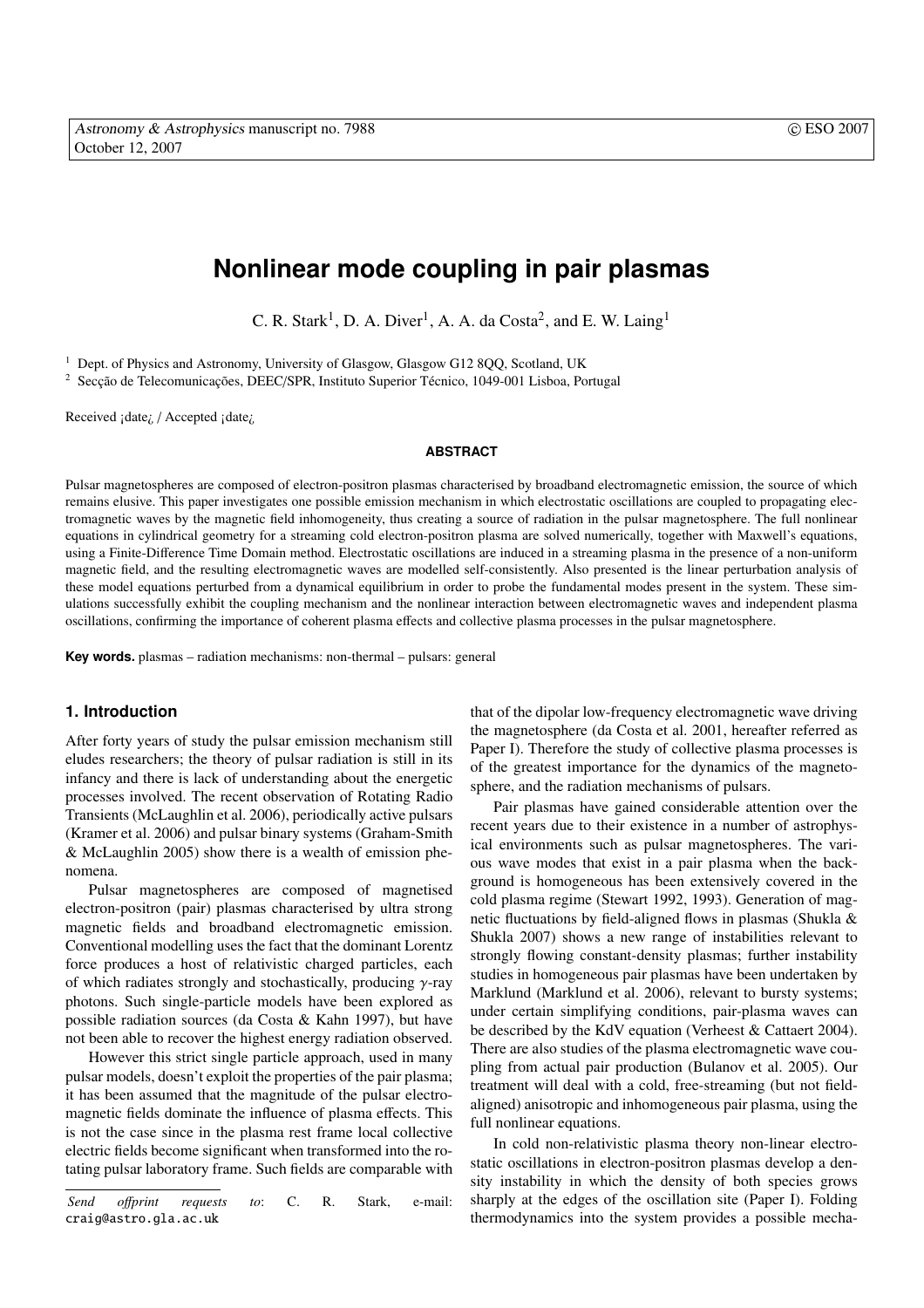nism for avoiding the onset of the instability, since pressure effects would oppose the density build up. Coupling the oscillation to an electromagnetic mode via an inhomogeneous background magnetic field would provide another means to avoid the onset of the instability. This would allow energy to be radiated away from the oscillation, quenching the density instability and giving a source of radiation in the pulsar magnetosphere. Ultimately thermodynamics will have to be incorporated into a more complete model but it would be advantageous to explore the coupling before relaxing the cold plasma approximation. Previous work has studied this mechanism in the quasi-linear regime (Diver et al. 2002, hereafter referred as Paper II) in which the background magnetic field was inhomogeneous but the plasma density was uniform. A fully consistent nonlinear treatment requires that both the density and magnetic field be inhomogeneous simultaneously.

This paper addresses the nonlinear generation of electromagnetic waves by large amplitude electrostatic oscillations, laying out the details of the equilibrium. The basic mathematical formulation of the electron-positron cold magnetoplasma and the mode coupling mechanism is described in Section 2. In Section 3 linear analysis of the equations perturbed from dynamical equilibrium is performed to gain an understanding of the modes present in the plasma. Section 4 describes the nonlinear numerical simulations, presenting and discussing the results.

# **2. Model equations**

In cylindrical polar coordinates  $(r, \theta, z)$  with an axial magnetic field  $\mathbf{B} = \hat{\zeta}B_{\zeta}$  and an electric field in the *r*,  $\theta$  plane  $E_{r\theta}$  the full non-linear model equations for a cold non-relativistic electronpositron plasma are

$$
r\dot{n}_{+} + (rn_{+}u_{r})' = 0 \tag{1}
$$

$$
r\dot{n}_{-} + (rn_{-}v_{r})' = 0
$$
 (2)

$$
\dot{u}_r + u_r u'_r - u_\theta^2 / r = (e/m)(E_r + u_\theta B_z)
$$
 (3)

$$
\dot{u}_{\theta} + u_r u'_r + u_r u_{\theta}/r = (e/m)(E_{\theta} - u_r B_z)
$$
\n(4)

$$
\dot{v}_r + v_r v'_r - v_\theta^2 / r = -(e/m)(E_r + v_\theta B_z)
$$
\n(5)

$$
\dot{\nu}_{\theta} + \nu_r \nu'_r + \nu_r \nu_{\theta}/r = -(e/m)(E_{\theta} - \nu_r B_z)
$$
\n<sup>(6)</sup>

$$
(rE_r)' = (e/\epsilon_0)r(n_+ - n_-)
$$
\n(7)

$$
0 = -\dot{E}_r/c^2 - \mu_0 e(n_+ u_r - n_- v_r)
$$
 (8)

$$
(rE_{\theta})' = -r\dot{B}_z \tag{9}
$$

$$
B'_{z} = -\dot{E}_{\theta}/c^2 - \mu_0 e(n_+u_{\theta} - n_-v_{\theta})
$$
 (10)

where  $n_+$ ,  $n_-$  are the positron and electron number densities; *u*, *v* are the positron and electron velocities; `denotes  $\partial/\partial t$  and ' denotes ∂/∂*r*. Eq. (7) is Poisson's equation for the electric field in the plasma; (9) is the single *z* component of the  $\nabla \times E$  equation describing Faraday's law of induction; and (8), (10) are the *r* and  $\theta$  components of the  $\nabla \times \mathbf{B}$  (Ampère-Maxwell) equation. It is assumed that the electrostatic oscillations are radial and the electromagnetic behaviour consists of an axial magnetic perturbation and an azimuthal electric field. The equations can be recast into a form that highlights the symmetry of the electronpositron plasma, this can be done via the following relations

$$
\Sigma = \frac{1}{2} (n_+ + n_-) \xi / n_0 \tag{11}
$$

$$
\Delta = \frac{1}{2} (n_+ - n_-) \xi / n_0 \tag{12}
$$

$$
\sigma = \frac{1}{2} \left( u_r + v_r \right) / (\omega_0 L) \tag{13}
$$

$$
\delta = \frac{1}{2} \left( u_r - v_r \right) / (\omega_0 L) \tag{14}
$$

$$
\chi = \frac{1}{2} \left( u_{\theta} + v_{\theta} \right) / (\omega_0 L) \tag{15}
$$

$$
\zeta = \frac{1}{2} \left( u_{\theta} - v_{\theta} \right) / (\omega_0 L) \tag{16}
$$

$$
\rho = \frac{eE_r}{m\omega_0^2 L} \tag{17}
$$

$$
\theta = \frac{eE_{\theta}}{m\omega_0^2 L} \tag{18}
$$

$$
\beta_0 + \beta = \frac{eB_z}{m\omega_0} \tag{19}
$$

$$
r = \xi L \tag{20}
$$

$$
t = \tau/\omega_0 \tag{21}
$$

$$
\omega_0^2 = n_0 e^2 / (\epsilon_0 m) \tag{22}
$$

where  $L$ ,  $1/\omega_0$  are appropriate characteristic length, time scales and  $\beta_0$ ,  $\beta$  are the equilibrium and perturbed magnetic field respectively. The system of governing equations then becomes

$$
\dot{\Sigma} = -(\Sigma \sigma + \Delta \delta)'
$$
 (23)

$$
\dot{\Delta} = -(\Delta \sigma + \Sigma \delta)'
$$
 (24)

$$
\dot{\sigma} = -\frac{1}{2}(\sigma^2 + \delta^2)' + (\chi^2 + \zeta^2)/\xi + \zeta(\beta_0 + \beta)
$$
 (25)

$$
\dot{\delta} = -(\sigma \delta)' + 2\chi \zeta/\xi + \rho + \chi (\beta_0 + \beta) \tag{26}
$$

$$
\dot{\chi} = -\chi'\sigma - \zeta'\delta - (\chi\sigma + \zeta\delta)/\xi - \delta(\beta_0 + \beta)
$$
 (27)

$$
\dot{\zeta} = -\sigma \zeta' - \delta \chi' - (\sigma \zeta + \delta \chi) / \xi + \theta - \sigma (\beta_0 + \beta) \tag{28}
$$

$$
(\xi \rho)' = 2\Delta \tag{29}
$$

$$
\dot{\rho} = -\frac{2}{\xi} (\Delta \sigma + \Sigma \delta) \tag{30}
$$

$$
\dot{\theta} = -p(\beta_0 + \beta)' - \frac{2}{\xi}(\Sigma\zeta + \Delta\chi)
$$
\n(31)

$$
\dot{\beta} = -\theta' - \theta/\xi \tag{32}
$$

where  $p = c^2/(\omega_0^2 L^2)$  is the dimensionless speed of light squared in the plasma. Note Poisson's equation, Eq. (29), and the *r* component of the Ampère-Maxwell equation, Eq. (30), are not both required and have been included for completeness.

#### 2.1. The coupling mechanism

Consider a homogeneous background magnetic field. When the density of the plasma is perturbed, resulting in a charge imbalance, a radial electric field is created that accelerates the electrons and positrons in opposite directions. The magnetic field causes the particle trajectories of both species to participate in partial Larmor orbits with the same azimuthal velocity.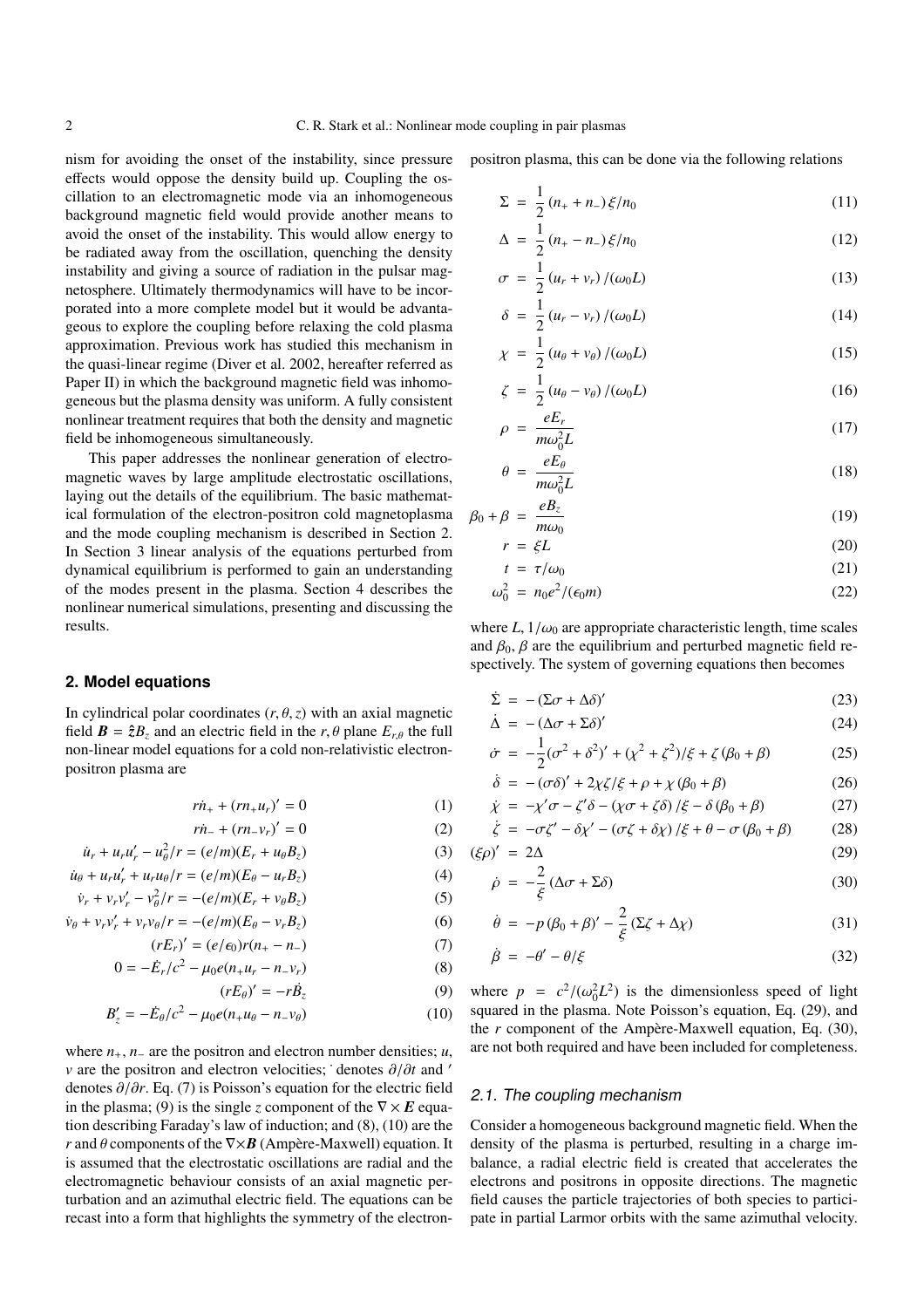The particles overshoot their initial positions, due to their acquired kinetic energy, and produce a new charge imbalance. The plasma oscillates at the hybrid frequency  $\omega_H$  given by

$$
\omega_H^2 = 2\omega_p^2 + \omega_c^2 \tag{33}
$$

where  $\omega_p^2$  is the plasma frequency and  $\omega_c^2$  is the cyclotron frequency. If the magnetic field is inhomogeneous there is a  $B \times \nabla B$  drift which causes a net current density in the azimuthal motion of the plasma during the electrostatic oscillation. The resulting current density induces axial magnetic field fluctuations and an accompanying time-varying azimuthal electric field. These together constitute a plasma electromagnetic wave that propagates radially away from the electrostatic oscillation site. Hence an electrostatic oscillation in the presence of a nonuniform magnetic field couples to a propagating electromagnetic wave.

Having an inhomogeneous magnetic field permeating the plasma requires the equilibrium to be non-uniform for the system to be self-consistent.

# 2.2. Dynamical equilibrium

In equilibrium there is no time evolution, we shall assume that the plasma is overall electrically neutral and that there is no electric field present. Hence  $\partial/\partial \tau = 0$ , and  $\Delta = \rho = \theta = \beta = 0$ implying  $\delta = \chi = 0$  from Eqs. (30), (26) respectively. The system of governing equations become:

$$
0 = -(\Sigma \sigma)'
$$
 (34)

$$
0 = -\frac{1}{2}(\sigma^2)' + \zeta^2/\xi + \beta_0\zeta
$$
 (35)

$$
0 = -\sigma(\zeta' + \zeta/\xi + \beta_0) \tag{36}
$$

$$
0 = -p\beta'_0 - 2\Sigma \zeta/\xi \tag{37}
$$

The resulting equations show that the plasma is in a dynamical equilibrium described by

$$
\Sigma_0 = \kappa_0 / \sigma_0 \tag{38}
$$

$$
\sigma_0 = \sqrt{\kappa_1^2 - \zeta_0^2} \tag{39}
$$

$$
\zeta_0' = -\frac{\zeta_0}{\xi} - \beta_0 \tag{40}
$$

$$
\beta'_0 = -\frac{2\kappa_0}{p\xi} \frac{\zeta_0}{\sqrt{\kappa_1^2 - \zeta_0^2}}\tag{41}
$$

where 0 subscripts denote equilibrium values and  $\kappa_0$ ,  $\kappa_1$  are naturally occurring non-dimensional constants. The equilibrium equations describe the self-consistent response of the plasma to a prescribed inhomogeneous background magnetic field,  $\beta_0$ .  $\kappa_0$  via Eq. (38) defines the conservation of the total number density flux;  $\kappa_1$  via Eq. (39) defines the kinetic energy conservation of the equilibrium flow; and Eq. (40),(41) describe the magnetic field generation via the  $\zeta_0$ ,  $\beta_0$  coupling. Note that this set of equations assumes  $\sigma_0 \neq 0$ , since the equilibrium velocity field is linked to the form of the magnetic inhomogeneity.

#### **3. Linear analysis**

The nonlinear system of equations (23-32) does not have a closed form analytical solution and must be solved numerically. Insight into the possible dynamical responses of the magnetised pair plasma can be obtained via linear analysis.

Linearise the full set of governing equations and look at large values of  $\xi$ . In this regime  $\sigma_0 \gg \zeta_0$  and  $\beta_0$ ,  $\Sigma_0 \rightarrow$  constant, as  $\sigma_0 \rightarrow \kappa_1$  corresponding to a net motion of the plasma in the radial direction only,  $\zeta_0 = \chi_0 = 0$ . To be consistent with equation (40) requires that in the scale length, *R*, of interest  $\zeta_0'R \approx \beta_0 R \ll \kappa_1$ . The governing equations then become:

$$
\dot{\Sigma} = -(\Sigma_0 \sigma + \Sigma \sigma_0)'
$$
 (42)

$$
\dot{\Delta} = -(\sigma_0 \Delta + \delta \Sigma_0)'
$$
 (43)

$$
\dot{\sigma} = -\sigma_0 \sigma' + \beta_0 \zeta \tag{44}
$$

$$
\dot{\delta} = -\sigma_0 \delta' + \rho + \beta_0 \chi \tag{45}
$$

$$
\dot{\chi} = -\sigma_0 \chi' - \sigma_0 \chi / \xi - \delta \beta_0 \tag{46}
$$

$$
\dot{\zeta} = -\sigma_0 \zeta' - \sigma_0 \zeta / \xi - \sigma_0 \beta - \beta_0 \sigma + \theta \tag{47}
$$

$$
\dot{\rho} = -\frac{2}{\xi} \left( \Delta \sigma_0 + \Sigma_0 \delta \right) \tag{48}
$$

$$
\dot{\theta} = -p\beta' - 2\Sigma_0 \zeta/\xi \tag{49}
$$

$$
\dot{\beta} = -\theta' - \theta/\xi \tag{50}
$$

Upon inspection of the linearised governing equations it is evident that they can be split into two independent, selfconsistent sets namely Eq.  $(43)$ , $(45)$ , $(46)$ , $(48)$  forming one set and Eq.  $(42),(44),(47),(49)$  and  $(50)$  forming the other. This simplification was exploited to obtain the following solutions.

#### 3.1. Electrostatic solution

#### 3.1.1. non-zero streaming

The electrostatic solution is characterised by  $\beta = \beta_0$ ,  $\theta = 0$ and  $\zeta = 0$ . Substituting these conditions into the governing equations yields,

$$
\dot{\Delta} = -(\sigma_0 \Delta + \delta \Sigma_0)'
$$
 (51)

$$
\dot{\delta} = -\sigma_0 \delta' + \rho + \beta_0 \chi \tag{52}
$$

$$
\dot{\chi} = -\sigma_0 \chi' - \sigma_0 \chi / \xi - \beta_0 \delta \tag{53}
$$

$$
\dot{\rho} = -2(\Delta \sigma_0 + \Sigma_0 \delta) / \xi \tag{54}
$$

with,

$$
\dot{\Sigma} = -\sigma_0 \Sigma' \tag{55}
$$

$$
\sigma = \sigma_0 \tag{56}
$$

Eq. (55) has solution  $\Sigma(\xi, \tau) = f(\tau - \xi/\sigma_0)$  where *f* is an arbitrary function. Combining Eqs. (52) and (53) to eliminate  $\chi$  as well as Eqs. (54) and (51) to eliminate  $\Delta$  produces two differential equations both involving  $\delta$  and  $\rho$ . Substituting one differential expression into the other to eliminate  $\rho$  yields the partial differential equation

$$
\ddot{\delta} + 2\sigma_0 \dot{\delta}' + \sigma_0^2 \delta'' + \sigma_0 \dot{\delta}/\xi + \sigma_0^2 \delta'/\xi + (\beta_0^2 + 2\Sigma_0/\xi)\delta
$$
  
-2\sigma\_0 C\_1(\xi)/\xi = 0 (57)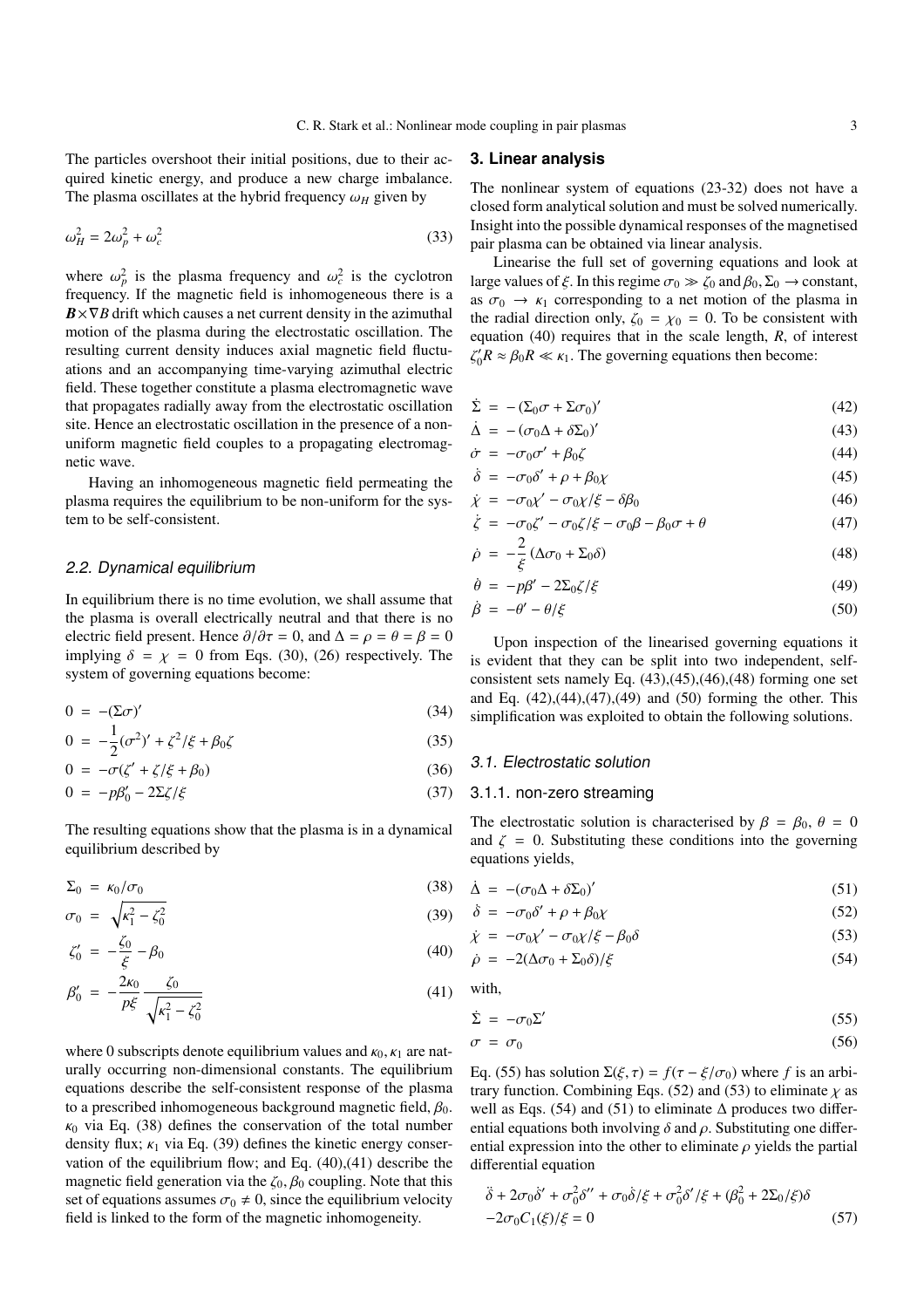where  $C_1$  is an arbitrary function of  $\xi$ . Using Eq. (29) instead of (54) in the derivation implies  $C_1 = 0, \forall \xi$ . Setting δ = *y*(ξ) exp (−*i*ωτ) yields

$$
\sigma_0^2 y'' + (\sigma_0^2/\xi - 2i\omega\sigma_0)y' + (\beta_0^2 + 2\Sigma_0/\xi - \omega^2 - i\omega\sigma_0/\xi)y = 0(58)
$$

For the particular case in which the plasma density varies inversely with  $\xi$  so that  $\Sigma_0$  = constant, we can write the full solution to Eq.  $(57)$  as:

$$
\delta(\xi,\tau) = \xi^{-1/2} e^{i\omega(\xi/\sigma_0-\tau)} \times \left[ C_2 M \left( -\frac{i\Sigma_0}{\sigma_0 \beta_0}, 0, \frac{2i\beta_0 \xi}{\sigma_0} \right) + C_3 W \left( -\frac{i\Sigma_0}{\sigma_0 \beta_0}, 0, \frac{2i\beta_0 \xi}{\sigma_0} \right) \right]
$$
(59)

where *M*, *W* are Whittaker functions of the first and second kind respectively (Abramowitz & Stegun 1972) and  $C_2$ ,  $C_3$  are constants. Note that once again we assume  $\sigma_0 \neq 0$  for Eq. (59) to be valid.

*M* and *W* are related to the confluent hypergeometric functions  $M$  and  $U$  as follows

$$
M(\kappa, \mu, z) = e^{-z/2} z^{1/2 + \mu} \mathcal{M}(1/2 + \mu - \kappa, 1 + 2\mu, z)
$$
(60)

$$
W(\kappa, \mu, z) = e^{-z/2} z^{1/2 + \mu} \mathcal{U}(1/2 + \mu - \kappa, 1 + 2\mu, z)
$$
(61)

Rewriting the solution in terms of the confluent hypergeometric functions and using the asymptotic expansion of  $U$  and  $M$ , the solution takes the form

$$
\delta(\xi,\tau) = C_4 \xi^{-1/2} \exp[i\omega(\xi/\sigma_0 - \tau) - i\beta_0 \xi/\sigma_0 - \varphi_1] + C_5 \xi^{-1/2} \exp[i\omega(\xi/\sigma_0 - \tau) + i\beta_0 \xi/\sigma_0 + \varphi_1]
$$
(62)

where  $C_4$ ,  $C_5$  are constants and  $\varphi_1$  is a phase term such that  $|\varphi_1| \lesssim \Sigma_0 \ln \xi / (\sigma_0 \beta_0)$ . In dynamical equilibrium the electrostatic oscillation is being convected at the plasma flow speed  $\sigma_0$ . The  $\pm i\beta_0 \xi/\sigma_0$  term describes the upstream and downstream movement of the plasma due to particle gyrations around the magnetic field, this effect decreases with increasing  $\sigma_0$ . The special case where  $\Sigma_0/\xi$  = constant is dealt with in Appendix B.

#### 3.2. Electromagnetic solution

The equations governing the decoupled electromagnetic response of the plasma are

$$
\dot{\Sigma} = -(\Sigma_0 \sigma + \Sigma \sigma_0)'
$$
\n(63)

$$
\dot{\sigma} = -\sigma_0 \sigma' + \beta_0 \zeta \tag{64}
$$

$$
\dot{\zeta} = -\sigma_0 \zeta' - \sigma_0 \zeta / \xi - \sigma_0 \beta - \beta_0 \sigma + \theta \tag{65}
$$

$$
\dot{\theta} = -p\beta' - 2\Sigma_0 \zeta/\xi \tag{66}
$$

$$
\dot{\beta} = -\theta' - \theta/\xi \tag{67}
$$

Differentiating Eq. (66) with respect to  $\tau$  and eliminating  $\beta'$ using (67), one can define the operator  $\mathcal{L}_0$  as,

 $\sim$ 

$$
\mathcal{L}_0(\theta) = \ddot{\theta} - p \left[ \frac{(\xi \theta)'}{\xi} \right]' = -2\Sigma_0 \dot{\zeta} / \xi \tag{68}
$$

Substituting for  $\zeta$  from Eq. (65) and collecting all  $\theta$  terms together obtain,

$$
\mathcal{L}(\theta) = \mathcal{L}_0 + 2\Sigma_0 \theta/\xi = \frac{2\Sigma_0}{\xi} \left[ \beta_0 \sigma + \sigma_0 (\beta + \zeta' + \zeta/\xi) \right] \tag{69}
$$

where  $\mathcal L$  is another operator. Defining  $\mathcal K$  as the operator  $\mathcal K$  =  $\partial_{\tau} + \sigma_0 \partial_{\xi}$  and applying to Eq. (69) yields,

$$
\mathcal{K}(\xi \mathcal{L}) = 2\Sigma_0 \beta_0 \mathcal{K} \sigma + 2\Sigma_0 \sigma_0 \mathcal{K}(\beta + \zeta' + \zeta/\xi)
$$
(70)

where  $K\sigma = \dot{\sigma} + \sigma_0 \sigma' = \beta_0 \zeta$ . The second term in the expression can be expressed as,

$$
\mathcal{K}(\beta + \zeta' + \zeta/\xi) = \theta' - \beta_0 \sigma' + \dot{\beta} + \dot{\zeta}/\xi \tag{71}
$$

where we have substituted from Eq. (65). Returning to Eq. (70) and collecting terms that can be expressed directly in terms of  $\theta$  on the left hand side gives.

$$
\mathcal{K}(\xi \mathcal{L}) - \mathcal{H} = 2\Sigma_0 \beta_0 (\beta_0 \zeta - \sigma_0 \sigma')
$$
\n(72)

where  $H = 2\Sigma_0 \sigma_0(\theta' + \dot{\beta} + \dot{\zeta}/\xi)$ . Substituting from equations (67) and (69) yields  $H = -\sigma_0 \mathcal{L}$  hence,

$$
\mathcal{K}(\xi \mathcal{L}) + \sigma_0 \mathcal{L} = 2\Sigma_0 \beta_0 (\beta_0 \zeta - \sigma_0 \sigma')
$$
\n(73)

Applying the operator  $K$  to Eq. (73) and using equations (64) and (69) give,

$$
\mathcal{K}[\mathcal{K}(\xi\mathcal{L})] + \sigma_0 \mathcal{K}(\mathcal{L}) = 2\Sigma_0 \beta_0 [\beta_0(\dot{\zeta} + \sigma_0 \zeta') - \sigma_0 \beta_0 \zeta'] \quad (74)
$$
  
= 
$$
-\beta_0^2 \xi(\mathcal{L} - 2\Sigma_0 \theta/\xi) \quad (75)
$$

Therefore,

$$
\mathcal{K}[\mathcal{K}(\xi\mathcal{L}) + \sigma_0\mathcal{L}] + \beta_0^2 \xi(\mathcal{L} - 2\Sigma_0 \theta/\xi) = 0 \tag{76}
$$

Expanding this expression and writing in terms of the parameter  $\sigma_0$  yields,

$$
\xi \ddot{\mathcal{L}} + \beta_0^2 \xi (\mathcal{L} - 2\Sigma_0 \theta/\xi) + \sigma_0 [2\xi \dot{\mathcal{L}}' + 3\dot{\mathcal{L}}] + \sigma_0^2 [\xi \mathcal{L}'' + 2\mathcal{L}'] = 0(77)
$$

#### 3.2.1. zero streaming

Using a regular perturbation method (Zwillinger 1989) and expressing the solution in terms of a power series in  $\sigma_0$ :  $\theta(\xi, \tau)$  =  $g(\xi, \tau) + \sigma_0 h(\xi, \tau) + \sigma_0^2 l(\xi, \tau)$ ; and initially including only the zeroth order term in the expansion the solution  $\theta = g(\xi, \tau)$  satisfies,

$$
\mathcal{D}(\theta) = \ddot{\mathcal{L}} + \beta_0^2 (\mathcal{L} - 2\Sigma_0 \theta/\xi) = 0 \tag{78}
$$

Assuming  $\theta(\xi, \tau) = y(\xi) \exp(-i\omega \tau)$  and substituting from Eq. (69) we obtain,

$$
\mathcal{D}(y) = \left[ \frac{(\xi y)'}{\xi} \right]' + \frac{\omega^2 (\omega^2 - 2\Sigma_0/\xi - \beta_0^2)}{p(\omega^2 - \beta_0^2)} y = 0 \tag{79}
$$

Asserting that  $\Sigma_0$  = constant, this has solution of the form

$$
y(\xi) = \frac{C_6}{\sqrt{\xi}} M \left( \frac{i\omega \Sigma_0}{\sqrt{p}(\omega^2 - \beta_0^2)}, 1, \frac{2i\omega \xi}{\sqrt{p}} \right) + \frac{C_7}{\sqrt{\xi}} W \left( \frac{i\omega \Sigma_0}{\sqrt{p}(\omega^2 - \beta_0^2)}, 1, \frac{2i\omega \xi}{\sqrt{p}} \right)
$$
(80)

where *M*, *W* are Whittaker functions of the first and second kind respectively and  $C_6$ ,  $C_7$  are constants. Hence for large values of  $\xi$  the solution takes the form

$$
g(\xi,\tau) = y(\xi) \exp(-i\omega\tau)
$$
  
 
$$
\sim \frac{C_8}{\sqrt{\xi}} \exp[-i\omega(\xi + \sqrt{p}\tau) / \sqrt{p} + \varphi_2]
$$
  
 
$$
+ \frac{C_9}{\sqrt{\xi}} \exp[i\omega(\xi - \sqrt{p}\tau) / \sqrt{p} - \varphi_2]
$$
(81)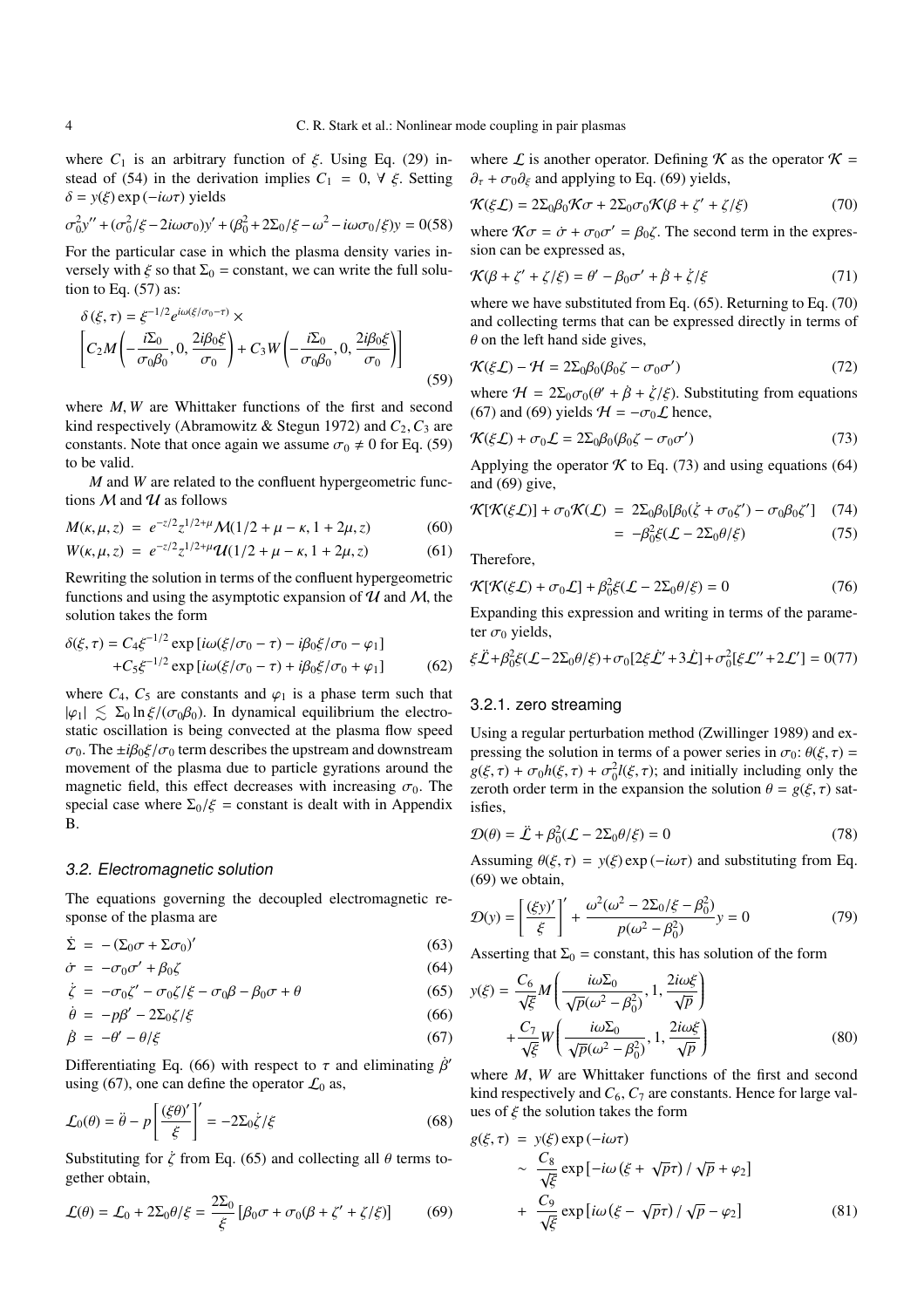where  $C_{8,9}$  are complex coefficients and  $\varphi_2$  is a phase term such that  $\sqrt{6}$ that  $|\varphi_2| \lesssim \omega \Sigma_0 \ln(\xi) / (\sqrt{p}(\omega^2 - \beta_0^2))$ . The phase velocity of the wave is  $\sqrt{p}$ , the speed of light in the plasma. The special case where  $\Sigma_0/\xi$  = constant is dealt with in Appendix B.

# 3.2.2. non-zero streaming

Including first order terms in  $\sigma_0$  of the perturbation  $\theta = g(\xi, \tau) +$  $\sigma_0 h(\xi, \tau)$  and setting  $h(\xi, \tau) = \tilde{y}(\xi) \exp(-i\omega \tau)$  yields from Eq. (77),

$$
\mathcal{D}(h) = -2\dot{\mathcal{L}}' - 3\dot{\mathcal{L}}/\xi \tag{82}
$$

$$
= i\omega(2\mathcal{L}' + 3\mathcal{L}/\xi) \tag{83}
$$

$$
= \mathcal{D}(\tilde{y}) \tag{84}
$$

Recalling that  $g(\xi, \tau) = y(\xi) \exp(-i\omega \tau)$ , Fourier analysing Eq. (78) and rewriting in terms of  $\mathcal L$  yields,

$$
\mathcal{L} = \frac{\mathcal{D}(y) + 2\beta_0^2 \Sigma_0 y/\xi}{(\beta_0^2 - \omega^2)} \n= \frac{2\beta_0^2 \Sigma_0 y/\xi}{(\beta_0^2 - \omega^2)} \tag{86}
$$

where  $D(y) = 0$  has been used. Substituting into (83) gives,

$$
\mathcal{D}(\tilde{y}) = \left[\frac{(\xi \tilde{y})'}{\xi}\right]' + \frac{\omega^2(\omega^2 - 2\Sigma_0/\xi - \beta_0^2)}{p(\omega^2 - \beta_0^2)}\tilde{y}
$$
(87)

$$
= \frac{2i\omega\beta_0^2 \Sigma_0}{(\beta_0^2 - \omega^2)} [2y'/\xi + y/\xi^2] = R(\xi)
$$
 (88)

We can now proceed in solving Eq.  $(88)$  by obtaining the complementary function from the homogeneous equation and the particular integral from a particular solution of the inhomogeneous equation. Solving  $\mathcal{D}(\tilde{y}) = 0$  yields the solution (80) for *y*˜. For the particular integral we use the variation of parameters method (Zwillinger 1989),

$$
\tilde{y}_{PI}(\xi) = -\tilde{y}_1(\xi) \int \frac{\tilde{y}_2(\xi) R(\xi)}{W(\tilde{y}_1, \tilde{y}_2)} d\xi + \tilde{y}_2(\xi) \int \frac{\tilde{y}_1(\xi) R(\xi)}{W(\tilde{y}_1, \tilde{y}_2)} d\xi \tag{89}
$$

where  $\tilde{y}_1$ ,  $\tilde{y}_2$  are the two linearly independent solutions to the homogeneous equation ( $y = \tilde{y}_1 + \tilde{y}_2$ ) and  $W(\tilde{y}_1, \tilde{y}_2)$  is the Wronskian. Asymptotically expanding the particular integral and integrating yields,

$$
\tilde{y}_{PI} \sim C_{10}\xi^{-1/2} \exp\left[-i\omega\xi/\sqrt{p} + \varphi_2\right] \n+ C_{11}\xi^{-1/2} \exp\left[i\omega\xi/\sqrt{p} - \varphi_2\right]
$$
\n(90)

where  $C_{10,11}$  are complex coefficients. Therefore,

$$
\theta(\xi, \tau) = g(\xi, \tau) + \sigma_0 h(\xi, \tau)
$$
(91)  
\n
$$
\approx [(1 + \sigma_0)C_8 \xi^{-1/2} + \sigma_0 C_{10} \xi^{-1/2}] e^{-i\omega(\xi + \sqrt{p}\tau)/\sqrt{p} + \varphi_2} (92)
$$

+ 
$$
[(1 + \sigma_0)C_9\xi^{-1/2} + \sigma_0C_{11}\xi^{-1/2}]e^{i\omega(\xi - \sqrt{p}\tau)/\sqrt{p}-\varphi_2}
$$
 (93)

In this non-relativistic treatment we must have  $\sigma_0 \ll \sqrt{p}$  implying the radial plasma flow does not affect the propagation of the electromagnetic mode significantly. Hence the zeroth order solution dominates and higher order  $\sigma_0$  terms are not required.

#### 3.3. Convective solution

When both electromagnetic and electrostatic modes are suppressed the convective solution is obtained. If  $\delta = \theta = \zeta = 0$ ,  $\beta = \beta_0$  and  $\sigma = \sigma_0$  this yields

$$
\dot{\Sigma} = -\sigma_0 \Sigma'
$$
 (94)

$$
\dot{\Delta} = -\sigma_0 \Delta' \tag{95}
$$

$$
\dot{\chi} = -\sigma_0 (\xi \chi)' / \xi \tag{96}
$$

$$
\dot{\rho} = -2\sigma_0 \Delta/\xi \tag{97}
$$

$$
\rho = -\beta_0 \chi \tag{98}
$$

Rearranging Eq. (97) for  $\Delta$  and substituting into (95) gives a differential expression for  $\rho$ . The same result can be achieved by rearranging (98) for  $\chi$  and substituting into (96). Therefore,

$$
\dot{\rho} = -\sigma_0 (\xi \rho)' / \xi \tag{99}
$$

These have the general solution,

$$
F(\xi, \tau) = f(\tau - \xi/\sigma_0) \tag{100}
$$
\n
$$
G(\xi, \tau) = \frac{1}{\xi} \xi(\xi, \xi/\tau) \tag{101}
$$

$$
G(\xi,\tau) = \frac{1}{\xi}f(\tau - \xi/\sigma_0) \tag{101}
$$

where *f* is an arbitrary function,  $F = \Delta$ ,  $\Sigma$  and  $G = \rho$ ,  $\chi$ . Here *F* and *G* are being convected at the streaming velocity of the plasma  $\sigma_0$ . Assuming  $F, G \sim \exp(-i\omega\tau)$  gives the particular solutions  $\propto$  exp  $[-i\omega(\tau - \xi/\sigma_0)]$  describing a perturbation in the plasma variables propagating through the plasma at the streaming velocity  $\sigma_0$ . Note that the convective solution has no analogous phenomena in the zero streaming case.

# **4. Nonlinear analysis**

#### 4.1. Numerical technique

To solve numerically the nonlinear system of equations (23-32) a Finite Difference Time Domain (FDTD) algorithm was employed. The system of equations to be solved consists of a set of first-order hyperbolic partial differential equations (PDEs). FDTD recasts the PDEs as ordinary differential equations (ODEs) with respect to time by replacing the spatial derivatives with finite difference approximations (to fourth-order accuracy here). Defining discrete coordinates  $\xi = m d\Xi$  such that  $m \in [0, m_{max}]$  and using notation  $\Psi(md\Xi, \tau) = \Psi_m(\tau)$  we can write for a typical equation:

$$
\partial_{\tau} \Psi(\xi, \tau) = Q(\xi, \tau, \Psi(\xi, \tau), \partial_{\xi} \Psi(\xi, \tau))
$$
  
=  $Q(m \Delta \Xi, \tau, \Psi_m(\tau), \partial_{\xi} \Psi_m(\tau))$   
=  $\partial_{\tau} \Psi_m(\tau)$  (102)

and

$$
\partial_{\xi} \Psi_m(\tau) = \frac{8(\Psi_{m+1} - \Psi_{m-1}) - (\Psi_{m+2} - \Psi_{m-2})}{12d\Xi}
$$
(103)

where  $Q$  is some function;  $m_{max}$  is the number of spatial grid points; dΞ is the spatial mesh increment and  $\partial_{\xi}$  denotes the partial derivative with respect to  $\xi$ . The resulting ODEs are then solved via the fourth-order Runge-Kutta method for an integration time  $T = n_{max}d\tau$  where  $n_{max}$  is the number of time steps and  $d\tau$  is the temporal mesh increment. In comparison to other finite difference methods such as Lax-Wendroff, FDTD is relatively simple to implement.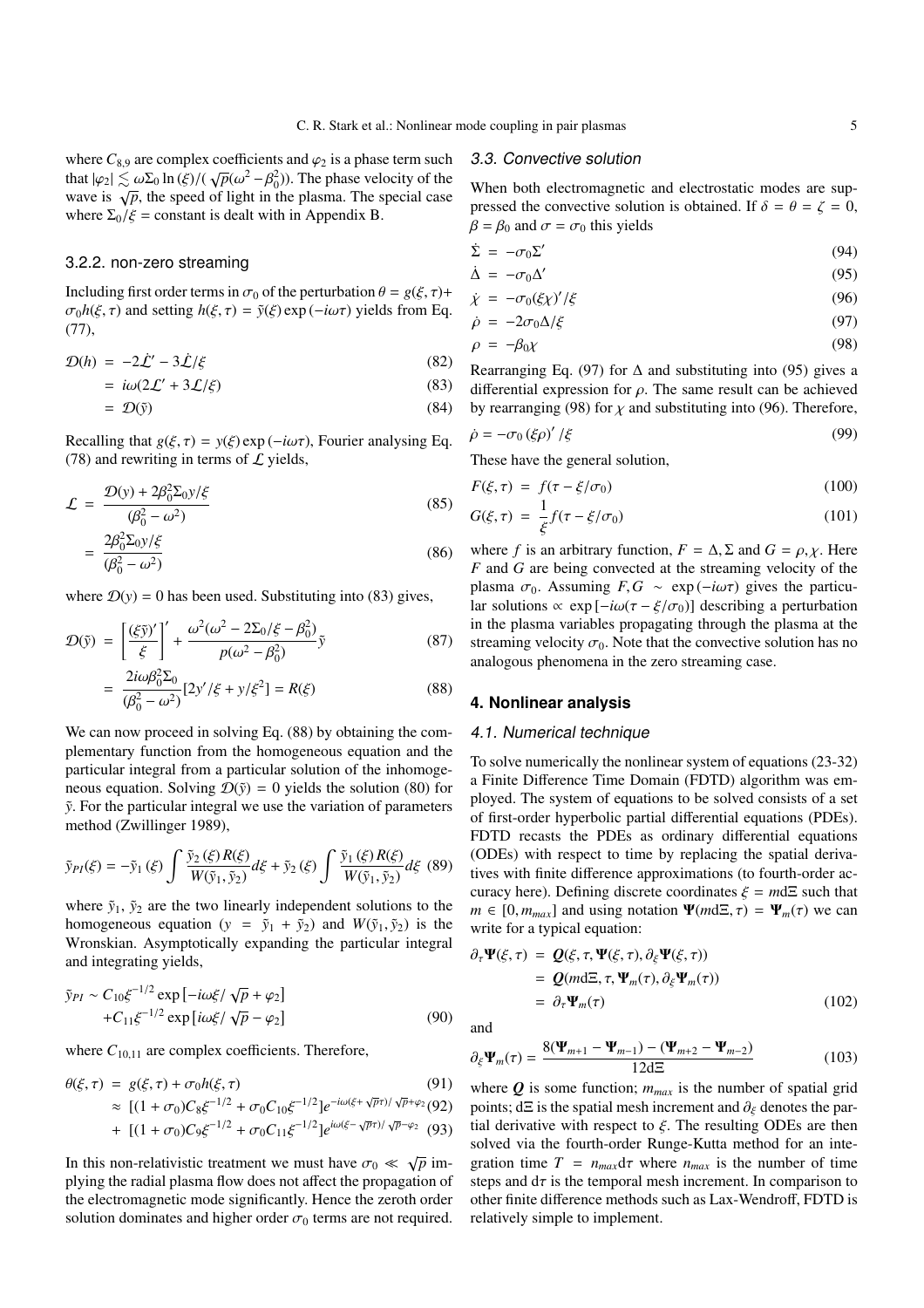# 4.1.1. Initial and boundary conditions

Table 1. Table of parameters for numerical simulations Figs. 1-7

Recall the system of equations describing the dynamical equilibrium of the system, namely Eq. (38)-(41). Defining

$$
\zeta_0 = \kappa_1 \hat{\zeta}_0 \tag{104}
$$
\n
$$
\beta_0 = \kappa_1 \hat{\beta}_0 \tag{105}
$$

and substituting into (38)-(41) yields

$$
\Sigma_0 = \frac{\kappa_0}{\kappa_1} \frac{1}{\sqrt{1 - \hat{\zeta}_0^2}}
$$
(106)

$$
\sigma_0 = \kappa_1 \sqrt{1 - \hat{\zeta}_0^2} \tag{107}
$$

$$
\hat{\zeta}'_0 = -\frac{\hat{\zeta}_0}{\xi} - \hat{\beta}_0 \tag{108}
$$

$$
\hat{\beta}'_0 = -\frac{\kappa_2}{\xi} \frac{\hat{\zeta}_0}{\sqrt{1 - \hat{\zeta}_0^2}}\tag{109}
$$

where  $\kappa_2 = 2\kappa_0/p\kappa_1$  controls the strength of the magnetic inhomogeneity via Eq. (109). The system of equations comprise two coupled ordinary differential equations, Eq. (108,109), the solution of which gives  $\sigma_0$ ,  $\Sigma_0$  via Eq. (106) and (107). The coupled set were numerically solved using a fourth order Runge-Kutta routine by integrating the equations from a defined starting point  $\xi_i$  (where  $\tilde{\zeta}_0$ ,  $\hat{\beta}_0$  are specified) towards  $\xi = 0$ for a prescribed spatial length,  $\Xi \in \xi$  such that  $\Xi = m_{max} d\Xi$ .

The parameters  $\kappa_0$ ,  $\kappa_1$  and  $\kappa_2$  characterise the solution and infer the value of *p* consistent with the system.  $\kappa_2$  is a key parameter (along with  $\Xi$ , the initial values of  $\hat{\beta}_0(\xi_i)$ ,  $\hat{\zeta}_0(\xi_i)$  and  $\xi_i$ ) since it defines the form of the solution while  $\kappa_0$  and  $\kappa_1$  merely scale it. Fig. 1 shows a typical example of a calculated equilibrium. In principle  $\kappa_i$  can be arbitrarily chosen to characterise the system, for instance using a large value of  $\kappa_2$  to obtain a large magnetic field inhomogeneity. Care has to be taken, however, since the model described here is a non-relativistic one. Recall Eq. (13) for  $\sigma$  and define  $U_r = u_r/c$  and  $V_r = v_r/c$ . In the non-relativistic limit  $U_r$ ,  $V_r \ll 1$ , so  $U_r + V_r \ll 1$  hence

$$
2\sigma \ll \sqrt{p} \tag{110}
$$

Setting  $\sigma = \kappa_1 \hat{\sigma}$  and noting in the limit where  $\xi \to \infty$  that  $\hat{\sigma} \rightarrow 1$  yielding

$$
2\kappa_1^3 \kappa_2 \ll \kappa_0 \tag{111}
$$

For smaller values of  $\xi$ ,  $\hat{\sigma}$  < 1. Equation (111) is always true in the non-relativistic limit. Ultimately extending the model to incorporate relativistic effects will allow greater magnetic field strengths and inhomogeneities that are otherwise inaccessible.

Once the equilibrium has been defined the plasma is driven by an initial charge density perturbation,

$$
\Delta(md\Xi, \tau = 0) = A_0 \sin\left[\pi \frac{(m - m_0 + \varsigma)}{\varsigma}\right] \times \exp\left[-\left(\lambda \frac{m - m_0}{\varsigma}\right)^2\right]
$$
(112)

where  $\varsigma$  is the half-width of the initial perturbation,  $A_0$  is the amplitude of the perturbation,  $m_0$  is the centre of the computational domain and  $\lambda$  is a Gaussian coefficient. To avoid sharp

| Parameter            | Value                |                                           |
|----------------------|----------------------|-------------------------------------------|
| K <sub>0</sub>       | $4.0 \times 10^{11}$ | a constant parameter                      |
| K <sub>1</sub>       | $1.0 \times 10^{-2}$ | a constant parameter                      |
| K <sub>2</sub>       | $4.0 \times 10^{9}$  | a constant parameter                      |
| $\hat{\zeta}(\xi_i)$ | $1.0 \times 10^{-9}$ | initial $\hat{\zeta}$ value at $\xi_i$    |
| $\hat{\beta}(\xi_i)$ | $1.0 \times 10^{-9}$ | initial $\hat{\beta}$ value at $\xi_i$    |
| $\xi_i$              | 500                  | initial $\xi$ value                       |
| $m_{max}$            | 3001                 | number of spatial points                  |
| dΞ                   | $2.5 \times 10^{-6}$ | spatial mesh increment                    |
| A <sub>0</sub>       | 0.01                 | perturbation amplitude, $\Delta/\Sigma_0$ |
| $\varsigma$          | 750                  | half-width of initial perturbation        |
| $\lambda$            | 5.0                  | gaussian coefficient                      |
| m <sub>0</sub>       | 1750                 | centre of perturbation                    |
| $d\tau$              | $1.5 \times 10^{-8}$ | temporal mesh increment                   |
| $n_{max}$            | 2000                 | number of time steps                      |



Fig. 1. Dynamical equilibrium solutions for  $\kappa_0 = 4 \times 10^{11}$ ,  $\kappa_1 = 10^{-2}$ and  $\kappa_2 = 4 \times 10^9$ . Plots show behaviour as function of position for the following quantities: Top left, radial streaming speed  $\sigma_0$ ; top right, total number density  $\Sigma_0$ ; bottom left, differential azimuthal flow  $\zeta_0$ ; bottom right, magnetic field. Solutions are calculated using a bespoke Runge-Kutta routine with the parameters in Table 1. The equilibrium calculated here was used to produce the solutions in Figs. 2-7.

gradients at the edges of the perturbation, the initial disturbance was multiplied by a Gaussian envelope. At  $\tau = 0$  the initial conditions for the other plasma variables are:  $\Sigma_1 = \sigma_1 = \delta = \chi$  $\zeta_1 = \theta = \beta = 0$ . The initial condition stimulates the electrostatic mode which couples to an electromagnetic mode via the background magnetic field.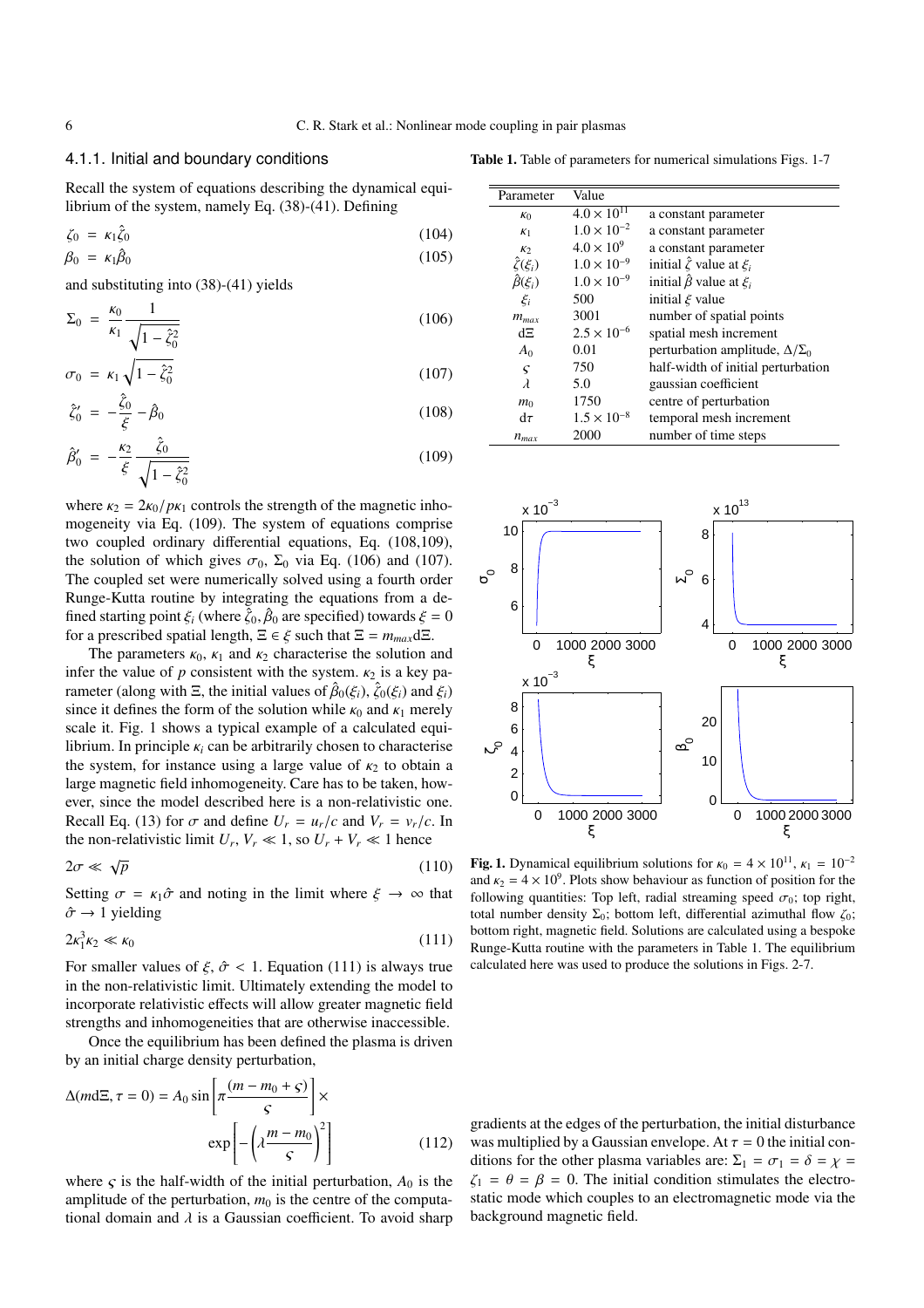# 4.2. Numerical results

# 4.2.1. Mode coupling via inhomogeneous magnetic field

Solving the cold plasma fluid equations yields a continuum description incorporating the coherent motion of the pair plasma. The results shown in Figs. 2-7 were calculated using the equilibrium shown in Fig. 1 and the parameters listed in Table 1, showing the response of the plasma after an initial 1% initial charge density perturbation: this is in the linear regime. The solutions illustrate the generic form of the coupling in the plasma: when the charge density of the plasma is perturbed, an electrostatic oscillation occurs in which the plasma density fluctuates, Fig. 2, under the influence of the induced radial electric field, Fig. 3. In the presence of an inhomogeneous background magnetic field this oscillation couples to an electromagnetic mode propagating in the radial direction with an axial magnetic field component, Fig. 4, and an azimuthal electric field, Fig. 5. For the 1% charge density perturbation the equilibrium values were:  $\Sigma_0 \sim 4 \times 10^{13}$ ;  $\sigma_0 \sim 1 \times 10^{-2}$ ;  $\zeta_0 \sim 2 \times 10^{-10} - 7 \times 10^{-6}$ and  $\beta_0 \sim 5 \times 10^{-7} - 2 \times 10^{-2}$  with  $|\beta'_0| \sim 1 \times 10^{-3} - 6 \times 10^1$ . Fully nonlinear simulations are reported later in this section.

The set of parameters  $\kappa_i$  determine p and hence the quantity  $\omega_0 L$ , where the choice of  $\omega_0$  and *L* define the physical system to which the results apply. For the solutions in Figs. 1-7 and using Table 1,  $p = 2 \times 10^4$ . Following Paper I and assuming that the required typical electron number densities for  $\gamma$ -ray radiation in the rest frame is  $n_-\approx 10^{21}$  m<sup>-3</sup>, then we have:  $u_{r0}$ ,  $v_{r0} \sim 10^4 \text{ ms}^{-1}$ ;  $u_{\theta 0}$ ,  $v_{\theta 0} \sim 10^4 \text{ ms}^{-1}$ ;  $E_r \sim 10^9 \text{ V} \text{m}^{-1}$ ;  $E_\theta \sim$ 10<sup>-3</sup> Vm<sup>-1</sup>;  $B_z \sim 10^{-3}$  T, where  $L \sim 10^{-2}$  m. Translated into the laboratory frame in which the pulsar rotates and assuming a typical Lorentz factor  $\gamma \sim 10^8$  gives  $B_z \sim 10^5$  T.

The relative emission efficiency of the mode coupling can be characterised by the ratio  $\theta/\rho \sim 10^{-12}$ . This is quite small but it is important to note that the coherent dynamical response of the electrostatic oscillation cannot propagate in the cold plasma context and hence it cannot be observed directly; only the coherent, propagating electromagnetic response can be detected. In contrast to single-particle radiation mechanisms the mode coupling here generates a collective electromagnetic mode, consistent with the background plasma conditions, from the coherent plasma motion.

As the generated mode propagates away from the oscillation site it will encounter regions of differing background density giving a corresponding variation in the plasma frequency, requiring a change in the wave amplitude to conserve energy. This is analogous to waves on a string with an impedance variation, but the plasma context introduces an extra feature: namely the interplay between the driving frequency of the wave and the local plasma frequency.

If the frequency of the wave is very large then the effect of the plasma on the wave propagation becomes less significant. A wave propagating towards smaller values of  $\xi$  will encounter a gradual increase in the background plasma density and will eventually be partially reflected and absorbed when the frequency of the wave,  $\omega$  falls below that of the local hybrid frequency,  $\omega < \omega_H(\xi)$  (Paper II). From Figs. 6-7 it is clear



Fig. 2. Spatial and temporal evolution of ∆, showing the plasma density evolution as a function of time  $\tau$  and space  $\xi$  associated with an electrostatic oscillation. This is the response after a 1% initial charge density perturbation.



Fig. 3. Spatial and temporal evolution of the radial electric field,  $\rho$ , of the plasma oscillation, consistent with Fig. 2. The nonlinear evolution of the field is visible at the edges of the oscillation site.

that the doppler shift is negligible, consistent with our earlier linear analysis.

Figs. 2-7 address small perturbations  $(1\%)$  to the equilibrium; finite amplitude effects need larger perturbations. The nonlinearity of the mode coupling is specifically exhibited in Figs. 9-16. For these specific simulations the equilibrium, Fig. 8, was calculated using the parameters from Table 2 with an initial 70% charge density perturbation. Over the initial charge density perturbation the equilibrium values were:  $\Sigma_0 \sim 4 \times 10^9$ ;  $\sigma_0 \sim 1 \times 10^{-2}$ ;  $\zeta_0 \sim 1 \times 10^{-6} - 5 \times 10^{-5}$  and  $\beta_0 \sim 2 \times 10^{-3} - 1 \times 10^{-1}$ with  $|\beta'_0| \sim 4 \times 10^2 - 2 \times 10^4$ . In comparison to the simulations discussed in Figs. 2-7 the ratio  $\theta/\rho \sim 10^{-6}$  is much higher. Figs. 13 and 14 clearly show the onset of the density instability con-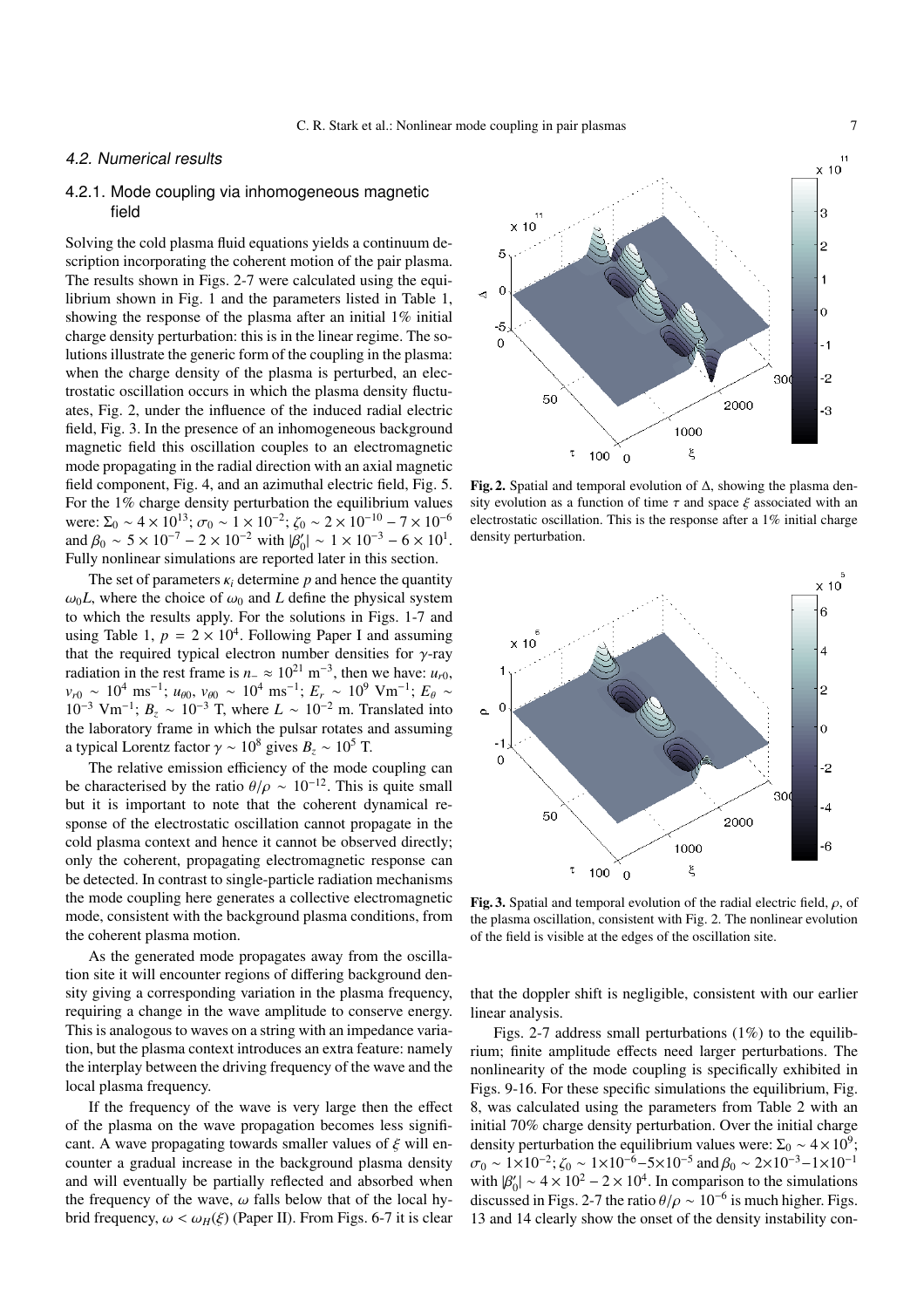

Fig. 4. Spatial and temporal evolution of the axial magnetic field,  $\beta$ , showing clearly the propagation of an electromagnetic signal outwards from the electrostatic oscillation site. Note that there is no magnetic field fluctuation associated with a purely electrostatic phenomenon.



Fig. 5. Spatial and temporal evolution of the azimuthal electric field,  $\theta$ , of the electromagnetic wave shown in Fig 4.

sistent with Paper I and its consequent effect on the evolution of the electromagnetic wave it generates, Figs. 15-16. For these solutions again setting  $n_-\approx 10^{21}$  m<sup>-3</sup> in the plasma rest frame  $y$ ields:  $u_{r0}$ ,  $v_{r0} \sim 10^7 \text{ ms}^{-1}$ ;  $u_{\theta 0}$ ,  $v_{\theta 0} \sim 10^7 \text{ ms}^{-1}$ ;  $E_r \sim 10^9$  $\text{Vm}^{-1}$ ;  $E_\theta \sim 10^3 \text{ Vm}^{-1}$ ;  $B_z \sim 1 \text{ T}$ , where  $L \sim 5 \times 10^{-1} \text{ m}$ .

Increasing the amplitude (and therefore the energy content) of the initial density perturbation for a given background magnetic field gradient correspondingly increases the amplitude of the generated wave, and makes the wave profile more nonlinear, Fig.17-19. Increasing the nonlinearity of the oscillation also affects its phase, consistent with the results of Paper I. Note that as the initial charge density perturbation is increased relative to the background plasma density the perturbed fluid



Fig. 6. Spatial structure of the axial magnetic field,  $\beta$ , for time step 800 (dotted line) and 1800 (solid line), corresponding to slices along the ξ-axis in Fig. 4, showing that the wave is clearly propagating.



Fig. 7. Spatial structure of the azimuthal electric field,  $\theta$ , for time step 800 (dotted line) and 1800 (solid line),corresponding to slices along the  $\xi$ -axis in Fig. 5. Note that the phase of this component, taken with Fig. 6, is consistent with an electromagnetic wave.

velocities become relativistic. Relaxing the non-relativistic restrictions in future code developments will address this.

If the initial perturbation amplitude of the density oscillation is kept constant and the background magnetic field gradient is varied, the amplitude of the resulting EM wave increases nonlinearly as the coupling strength  $\propto$  *B*  $\times$   $\nabla$ *B* is increased, Fig.20. Notice that as  $\beta'_0$  is increased the resulting rate of increase in the EM amplitude begins to slow, hinting perhaps at a maximum fraction of the electrostatic that may be converted in this way.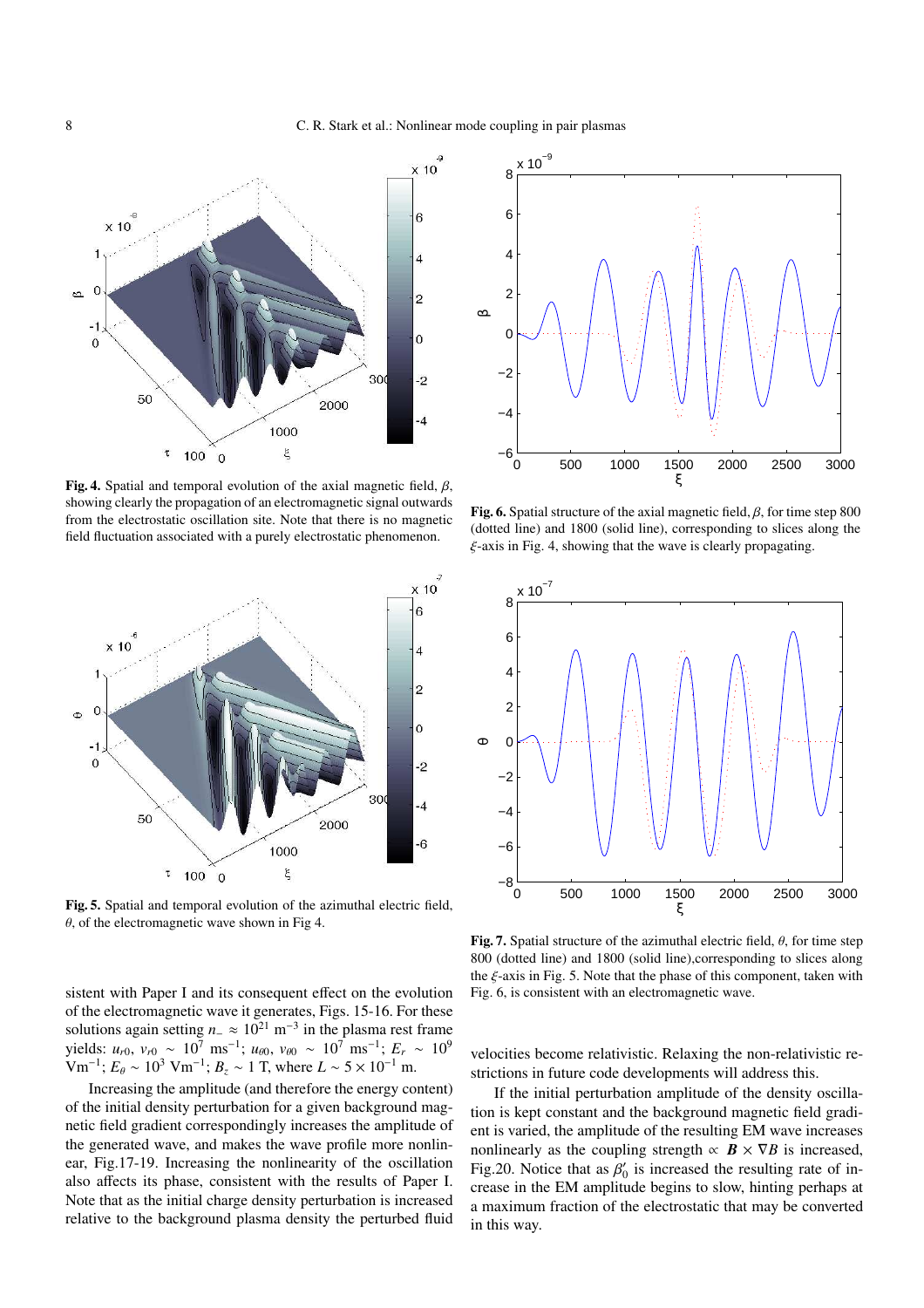Table 2. Table of parameters for numerical simulations Figs. 8-16

| Parameter            | Value                    |                                           |
|----------------------|--------------------------|-------------------------------------------|
| K <sub>0</sub>       | $4.0 \times 10^7$        | a constant parameter                      |
| K <sub>1</sub>       | $1.0 \times 10^{-2}$     | a constant parameter                      |
| K <sub>2</sub>       | $2.0 \times 10^{11}$     | a constant parameter                      |
| $\hat{\zeta}(\xi_i)$ | $1.0 \times 10^{-6}$     | initial $\hat{\zeta}$ value at $\xi_i$    |
| $\hat{\beta}(\xi_i)$ | $1.0 \times 10^{-6}$     | initial $\hat{\beta}$ value at $\xi_i$    |
| $\xi_i$              | 500                      | initial $\xi$ value                       |
| $m_{max}$            | 3001                     | number of spatial points                  |
| dΞ                   | $1.60075 \times 10^{-7}$ | spatial mesh increment                    |
| $A_0$                | 0.7                      | perturbation amplitude, $\Delta/\Sigma_0$ |
| $\varsigma$          | 400                      | half-width of initial perturbation        |
| $\lambda$            | 5.0                      | gaussian coefficient                      |
| m <sub>0</sub>       | 1500                     | centre of perturbation                    |
| $d\tau$              | $7.5 \times 10^{-7}$     | temporal mesh increment                   |
| $n_{max}$            | 2000                     | number of time steps                      |



**Fig. 8.** Dynamical equilibrium solutions for  $\kappa_0 = 4 \times 10^7$ ,  $\kappa_1 = 10^{-2}$ and  $\kappa_2 = 4 \times 10^{11}$ . Plots show behaviour as function of position for the following quantities: Top left, radial streaming speed  $\sigma_0$ ; top right, total number density  $\Sigma_0$ ; bottom left, differential azimuthal flow  $\zeta_0$ ; bottom right, magnetic field. Solutions calculated using a bespoke Runge-Kutta routine with the parameters in Table 2. The equilibrium calculated here used to produce solutions in Figs. 9-16

#### 4.2.2. Multiple wave interactions

Consider the case where there are a number of individual electrostatic oscillations coupling to propagating electromagnetic modes. There will arise the situation where electromagnetic radiation from one oscillation will interact with another oscillation site and its associated radiation field. In this situation the local magnetic field gradient will be altered momentarily, increasing the wave coupling. To investigate this phenomenon an injected electromagnetic pulse propagated towards an established electrostatic oscillation, Fig. 21. Varying the wavelength of the injected wave and its amplitude will alter the local magnetic gradient hence the resultant coupling. Fig. 22 shows the



Fig. 9. Spatial and temporal evolution of ∆ for one period of an electrostatic oscillation after an initial 70% charge density perturbation. Note the nonlinear evolution of the density and the formation of density spikes in contrast to that exhibited in Fig. 2. Note that this plot is of the region of interest between spatial grid points 1150 and 1850.



Fig. 10. Spatial and temporal evolution of the radial electric field,  $\rho$ , of the plasma oscillation consistent with Fig. 9. Note that this plot is of the region of interest between spatial grid points 1150 and 1850.

results of 3 different wavelengths of injected wave, and their interaction with the electrostatic oscillation: a reflected component moving upstream; a central oscillating feature; and a transmitted feature moving downstream. Note that Fig. 22 shows not the waves themselves but the difference between the wave solutions as a result of interaction, and the non-interacting case, to assist in the comparison. The resultant is calculated by subtracting the full nonlinear calculation from the linear superposition of the two non-interacting cases (that is, the electrostatic oscillation alone, and the injected electromagnetic wave on its own).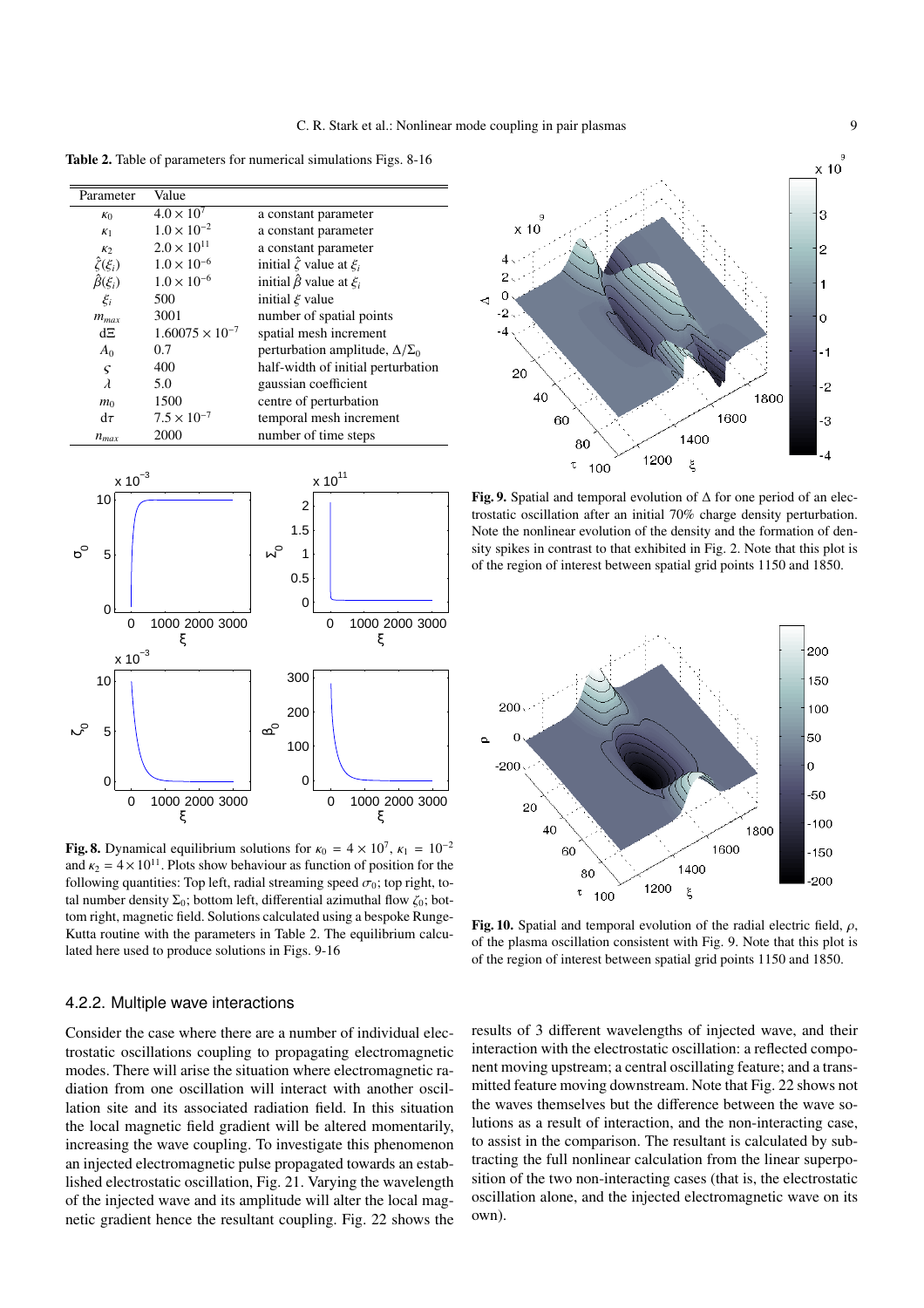

Fig. 11. Spatial and temporal evolution of the axial magnetic field,  $\beta$ , showing clearly the propagation of an electromagnetic signal outwards from the electrostatic oscillation site. Note the hallmark features indicative of the nonlinear response of the plasma. This is more clearly exhibited in Fig. 16.



Fig. 12. Spatial and temporal evolution of the azimuthal electric field,  $\theta$ , of the electromagnetic wave shown in Fig. 11. Note the hallmark features indicative of the nonlinear response of the plasma. This is more clearly exhibited in Fig. 15.

The physical origin of the reflected feature is due to two main phenomena: (1) the spatially and temporally varying refractive index of the electrostatic oscillation as the wave passes through it; and (2) the increased wave coupling, momentarily stimulated as the injected wave traverses the oscillation site. The structure and shape of the reflected feature depends strongly on these two factors. The central feature represents the increased wave coupling at the oscillation site due to the passage of the injected wave. The transmitted feature represents



Fig. 13. Spatial structure of  $\Delta$  for the time steps 20 (solid line) and 1000 (dotted line). The nonlinear evolution of the plasma oscillation and the onset of the density instability is clearly shown.



Fig. 14. Spatial structure of  $\Delta$  for the time steps 1620 (solid line) and 2000 (dotted line). The nonlinear evolution of the plasma oscillation and the onset of the density instability is clearly shown. Note the gradual flow of the plasma oscillation downstream by the dynamical background plasma.

the influence of the interaction on the injected EM wave as it propagates away from the oscillation site.

The results of wavelength variation of the fixed-amplitude injected EM wave encountering a plasma oscillation of varying amplitude are presented in Figs. 23 and 24. These show that the maximum energy in the reflected feature occurs when the EM wavelength is not less than the width of the oscillation for smaller oscillation amplitudes, but this drifts to larger wavelengths as the oscillation becomes more nonlinear in character.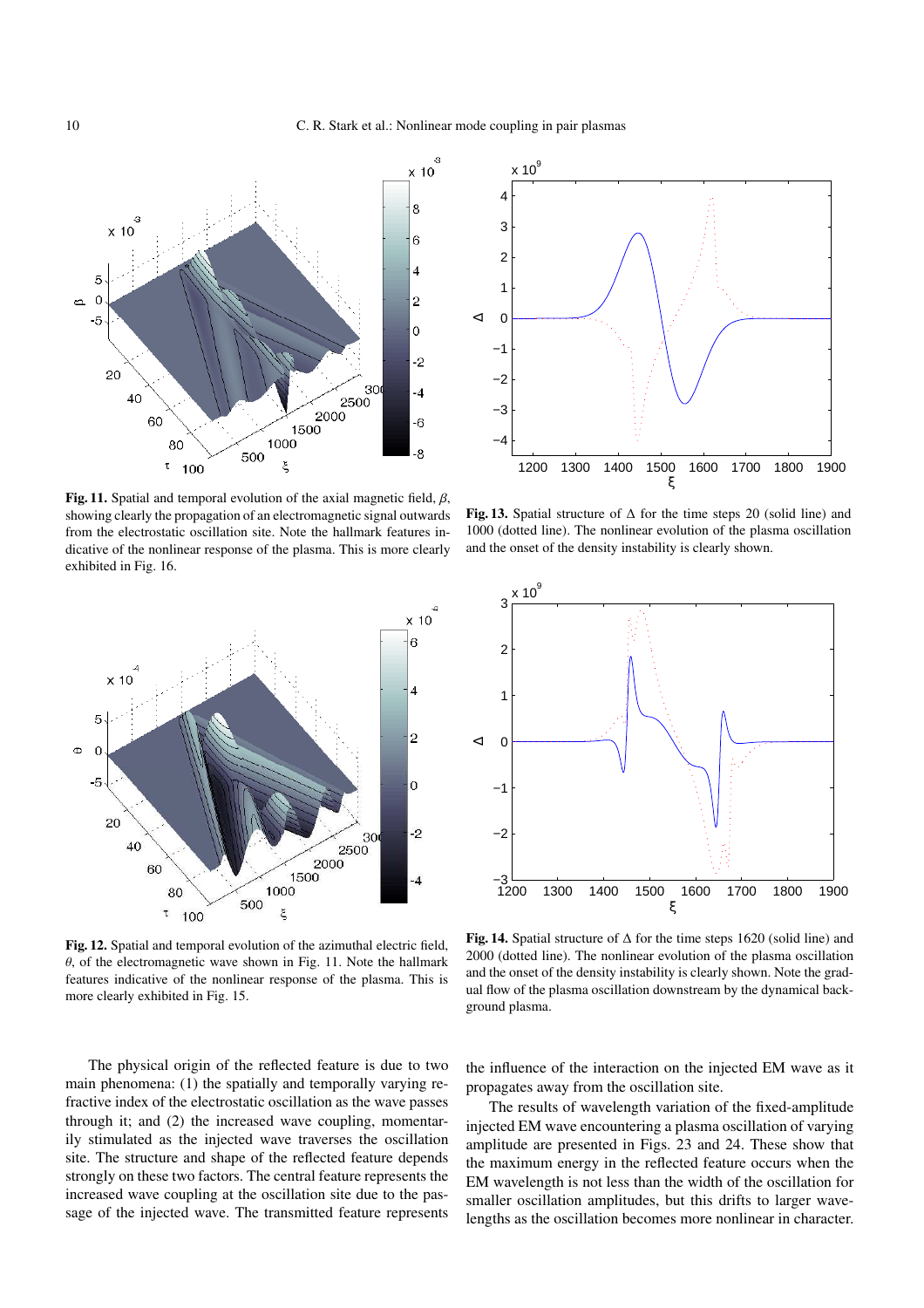

Fig. 15. Spatial structure of the azimuthal electric field,  $\theta$ , for time step 1620 (solid line) and 2000 (dotted line). Note the nonlinear behaviour consistent with Fig. 14.



Fig. 16. Spatial structure of the axial magnetic field,  $\beta$ , for time step 1620 (solid line) and 2000 (dotted line). Note the nonlinear behaviour consistent with Fig. 14 and 15.

Fig. 25 shows the results for the central feature, under similar conditions as for Figs. 23 and 24. There does not seem to be a peak in the response here, but instead a monotonic increase.

Increasing the amplitude (but maintaining constant wavelength) of the injected wave also increases the local magnetic gradient at the oscillation site, and so we expect to see similar phenomena as in the variable wavelength case. The summary of these results is presented in Figs. 26 and 27, which show broadly similar behaviour to the earlier cases but with one notable difference: the reflected feature shows no maximum am-



Fig. 17. Variation of the azimuthal electric field  $\theta$  of the radiated electromagnetic wave with electrostatic mode amplitude.  $|\beta'_0| = 3.5 \times 10^{-7}$ (arbitrary units) at the centre of the oscillation site



Fig. 18. Variation of the phase and amplitude of the electric field component,  $\theta$ , of the EM wave with initial perturbation amplitude in the range 40% to 70% of background density.

plitude. It is clear that a maximum response is associated only with a resonance in scale-lengths, which is entirely reasonable.

#### **5. Discussion and further developments**

This paper has presented a wide-ranging study of the generation of electromagnetic radiation by large amplitude electrostatic oscillations in a streaming, magnetised pair-plasma.

In order to characterise the dynamical responses and smallamplitude modes of such a plasma, we have also presented a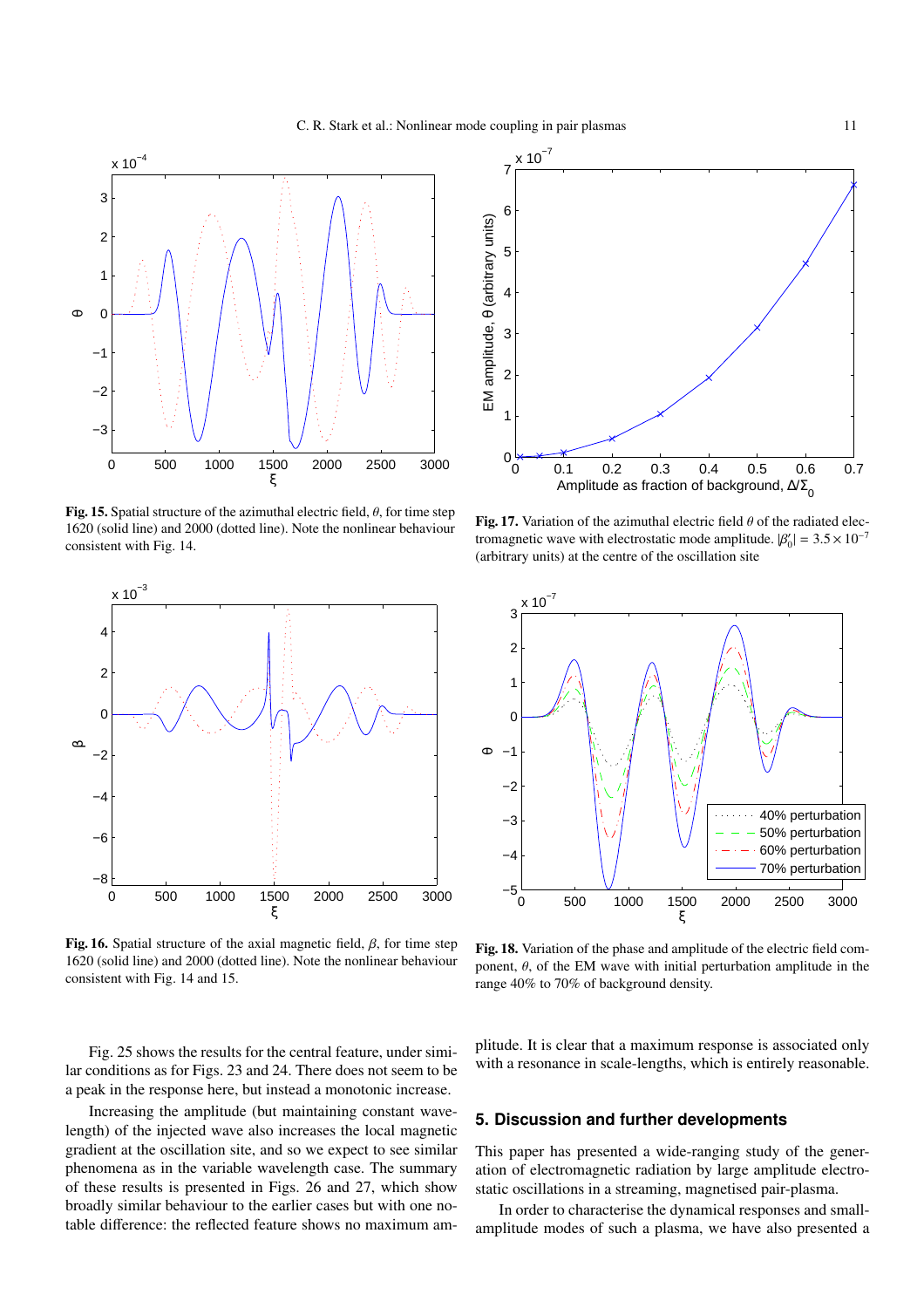

Fig. 19. Variation of the phase and amplitude of the electric field component,  $\theta$ , of the EM wave with initial perturbation amplitude in the range 5% to 30% of background density.



Fig. 20. Variation of the azimuthal electric field  $\theta$  of the radiated electromagnetic wave with background magnetic field gradient,  $\beta'_0$ , measured at the centre of the oscillation site, after an initial 10% density perturbation

linear analysis as a preamble to a fully nonlinear treatment, and also to show continuity with earlier work.

The nonlinear numerical simulations have successfully confirmed the proposed coupling mechanism (Paper II) and displayed the nonlinear nature of the interaction between electromagnetic waves and independent electrostatic oscillations. These results open up a completely new way of describing pulsar radiation mechanisms. They offer the exciting possibility of interpreting sub-pulse structure in terms of local plasma densities and magnetic field gradients in terms of the nonlinear



Fig. 21. Plot of axial magnetic field  $\beta$  showing injected EM wave (lefthand structure) propagating towards EM wave generated by electrostatic coupling.

coupling and interactions of the waves and oscillations that are detailed here.

Such phenomena extend the usual pulsar electromagnetic field distribution, that is, the superposition of the underlying dipolar electromagnetic field of the star, plus the self-field of the flowing plasma (da Costa & Kahn 1982, Paper I).

Collective processes in the pulsar rest frame depend very strongly on the local plasma and field conditions, as we have shown, and so present a powerful diagnostic tool if such processes can be identified in the emission structure.

Future considerations include extending the cold plasma treatment to a kinetic one, in order that we can generalise from simple cold electrostatic oscillations to propagating electrostatic waves, such as Bernstein modes (Keston et al. 2003; Laing & Diver 2005). These modes could act as sources of electromagnetic radiation via the coupling mechanism, providing a rich spectrum of electromagnetic waves propagating in the magnetosphere. Such work is currently being considered by the authors.

*Acknowledgements.* We are gratefully acknowledge the support by PPARC for a studentship for C. R. Stark. The authors are grateful to the anonymous referees for constructive comments that greatly enhanced the presentation of this paper. We are also grateful for travel support from PPARC via Rolling grant PP/C00234/1.

### **References**

- Abramowitz, M. & Stegun, I. A. 1972, Handbook of Mathematical Functions (New York, USA: Dover Publications, Inc)
- Bulanov, S. S., Fedotov, A. M., & Pegoraro, F. 2005, Phys. Rev. E, 71, 016404
- da Costa, A. A., Diver, D. A., & Stewart, G. A. 2001, A&A, 366, 129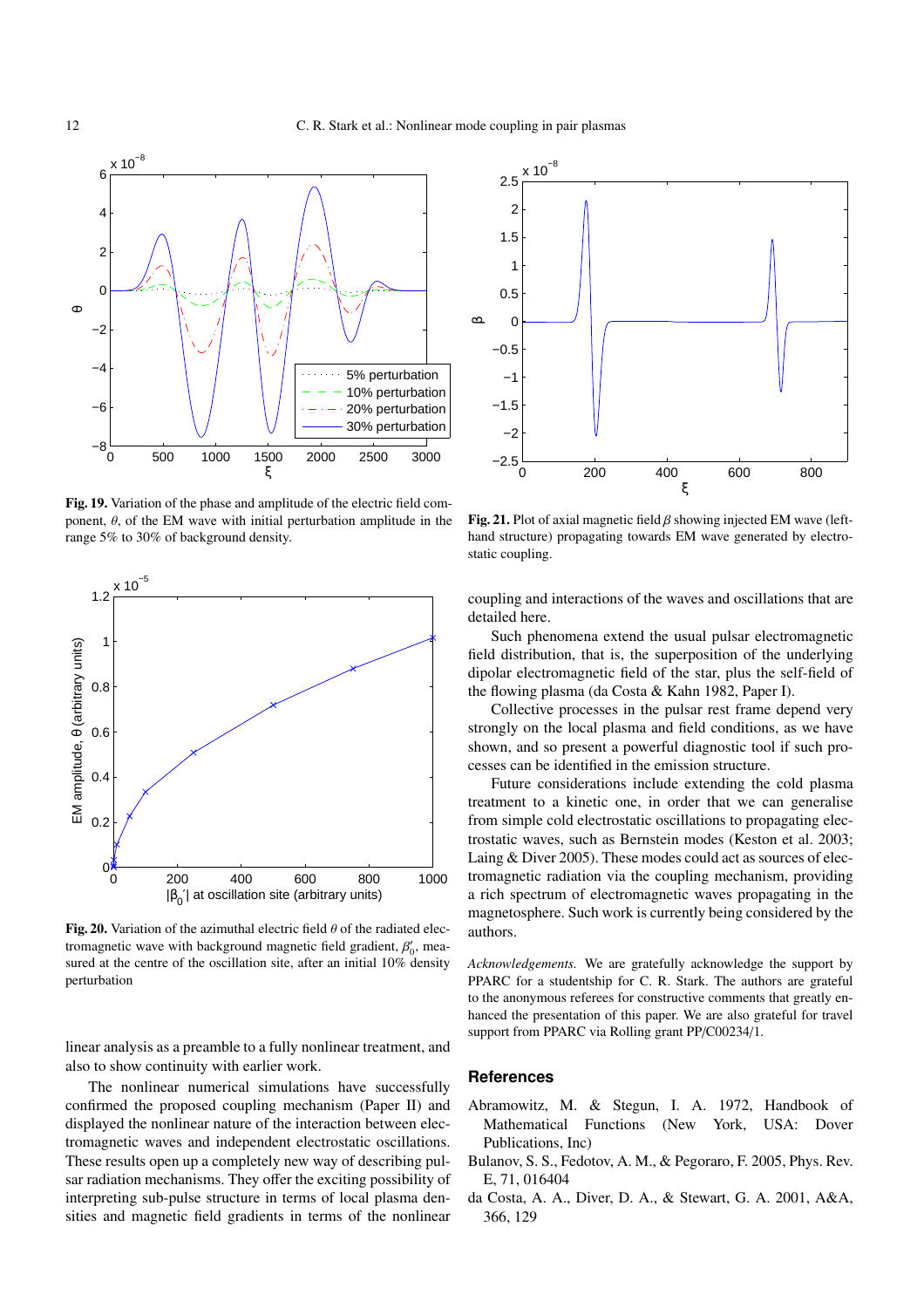

Fig. 22. Nonlinear response of plasma to EM wave interaction, when the outward directed injected EM wave has passed beyond the edge of the ES oscillation site. Plot shows the difference between the cases where the two EM waves are independently propagating, and when they interact nonlinearly. The solid line is the case where the ratio of the EM wave wavelength to the width of the density perturbation is unity. The dotted and dashed lines correspond to a ratio of 2 and 3 respectively. Note the EM wave amplitude is constant for all ratios. The residual nonlinear response consists of three main features: the reflected feature (left-hand side); the oscillation feature (centre); and a transmitted feature, corresponding to the injected EM wave (righthand side)

- da Costa, A. A. & Kahn, F. D. 1982, MNRAS, 199, 211
- da Costa, A. A. & Kahn, F. D. 1997, MNRAS, 284, 1
- Diver, D. A., da Costa, A. A., & Laing, E. W. 2002, A&A, 387, 339
- Graham-Smith, F. & McLaughlin, M. A. 2005, A&G, 46, 1.23
- Keston, D. A., Laing, E. W., & Diver, D. A. 2003, Phys. Rev. E, 67, 036403
- Kramer, M., Lyne, A. G., O'Brien, J. T., Jordan, C. A., et al. 2006, Science, 312, 549
- Laing, E. W. & Diver, D. A. 2005, Phys. Rev. E, 72, 036409
- Marklund, M., B.Eliasson, & Shukla, P. K. 2006, Phys. Plasmas, 13, 083102
- McLaughlin, M. A., lyne, A. G., Lorimer, D. R., Kramer, M., et al. 2006, Nature, 439, 817
- Shukla, N. & Shukla, P. K. 2007, Phys. Lett. A, 362, 221
- Stewart, G. A. 1992, J. Plas. Phys., 47, 295
- Stewart, G. A. 1993, PhD thesis, University of Glasgow
- Verheest, F. & Cattaert, T. 2004, Phys. Plasmas, 11,6, 3078
- Zwillinger, D. 1989, Handbook of Differential Equations (San Diego, USA: Academic Press)



Fig. 23. Plot of the magnetic energy of the resultant reflected feature as a function of the wavelength of the injected wave normalised to the width of the ES oscillation site. Note that the resultant is calculated by subtracting the full nonlinear calculation from the linear superposition of the two non-interacting cases (that is, the electrostatic oscillation alone, and the injected electromagnetic wave on its own). Notice that for a given density perturbation, the residual reflected feature is a strong function of wavelength of the injected EM wave peaking close to where the wavelength matches the ES site width. However, this peak response drifts with ES amplitude towards longer wavelengths, reflecting the essential nonlinearity of the coupling.

# **Appendix A: Table of important quantities**

# **Appendix B: Zero streaming regime**

This section describes the connection between the linear perturbation analysis detailed in the main body of this paper and that of Paper II. In Paper II the linear analysis described the modes in the plasma when the background plasma was uniform and stationary; here the linear analysis was conducted in the framework of a uniform, radially streaming plasma.

#### B.1. Equilibrium

When  $\zeta_0 = \sigma_0 = 0$  the system of governing equations reduces to that of paper II. Self-consistency requires

 $0 = -(\Sigma \delta)'$ (B.1)

$$
0 = -\frac{1}{2}(\delta^2)' + \chi^2/\xi
$$
 (B.2)

$$
0 = \chi \beta_0 \tag{B.3}
$$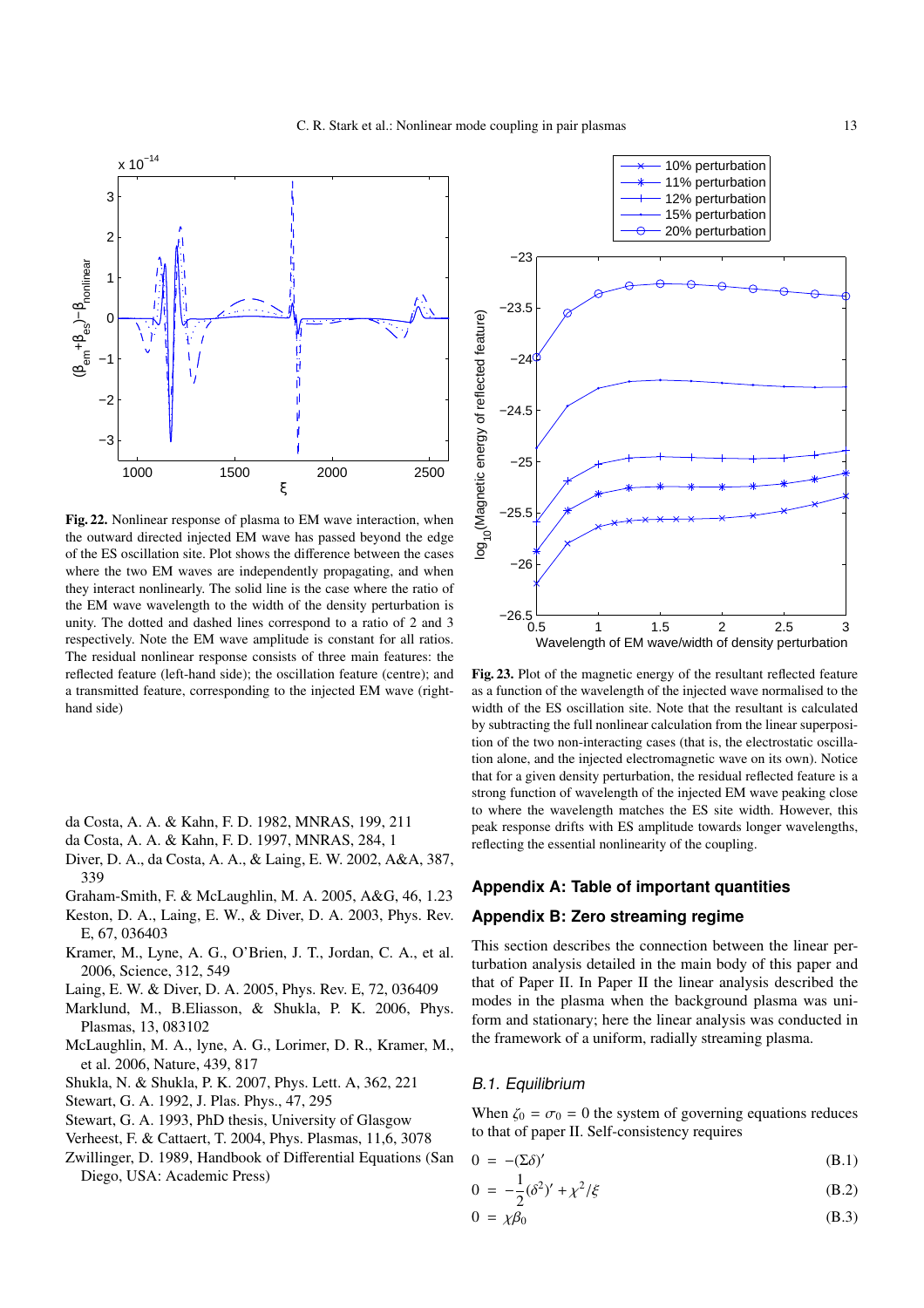

Fig. 24. Same as for Fig. 23.



Fig. 25. Plot of the amplitude of the central oscillating feature as a function of the wavelength of the injected EM wave normalised to the width of the ES oscillation site.

$$
0 = -\delta\beta_0 \tag{B.4}
$$

$$
0 = -\delta(\chi' + \chi/\xi) \tag{B.5}
$$

$$
0 = -2\Sigma \delta/\xi \tag{B.6}
$$

$$
0 = -p\beta'_0 \tag{B.7}
$$



Fig. 26. Plot of the magnetic energy of the residual reflected feature as a function of the injected EM wave amplitude normalised to the to the value of the background magnetic gradient at the centre of the ES oscillation site.



Fig. 27. Plot of the amplitude of the central oscillating feature as a function of the amplitude of the injected EM wave normalised to the to the value of the background magnetic gradient at the centre of the ES oscillation site.

The quantity  $\Sigma$  cannot equal zero since this would imply a negative particle number density. As a result this requires that  $\delta = 0$ in accordance with Eq. (B.6) and is additionally consistent with having a non-zero magnetic field, Eq. (B.4), permeating the plasma. For  $\beta \neq 0$  we must also have  $\chi = 0$  to satisfy Eq. (B.3). These conditions are in agreement with Eqs. (B.1), (B.2) and (B.5). In this regime the background plasma is uniform and therefore the equilibrium magnetic field must be constant as dictated by Eq. (B.7). Note that no constraint is placed on the behaviour of  $\Sigma$  in this regime other than  $\Sigma \neq 0$ .